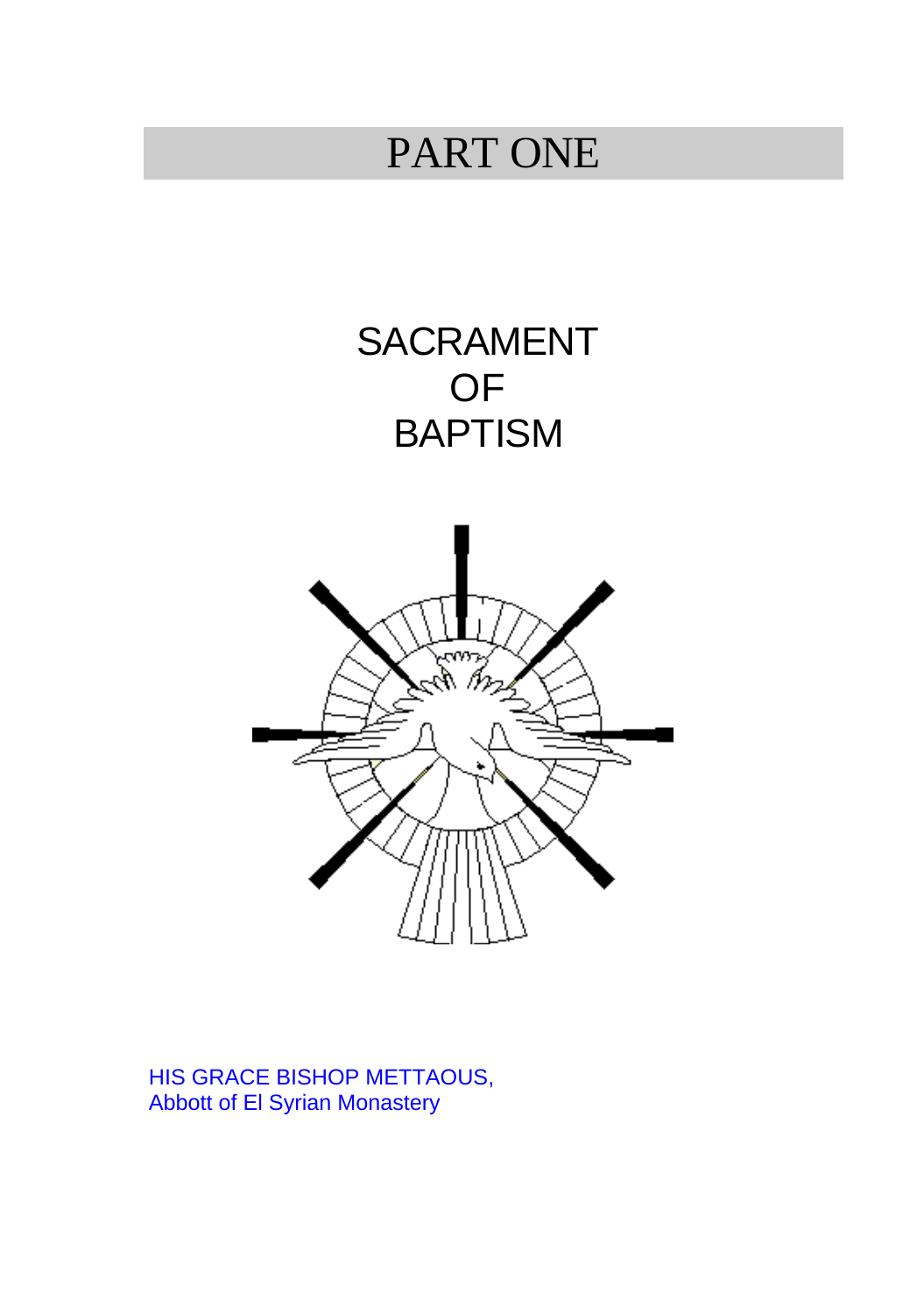Baptism is a Holy Sacrament by which we are born again by being immersed in water three times in the name of the Holy Trinity; the Father, the Son and the Holy Spirit.

The Sacrament of Baptism has the first rank among the Seven Holy Sacraments, as it is the door by which the believer enters the church and has the right to partake in the rest of the Sacraments.

The Lord Jesus Christ instituted the Sacrament of Baptism by being baptised by John the Baptist in the River Jordan, when the Holy Spirit came upon Him as a dove, anointed Him, then assured it after the resurrection when He said to His disciples: *"Go therefore and make disciples of all nations, baptising them in the name of the Father and of the Son and of the Holy Spirit"* (Matthew: 28:19), *"He who is baptised will be saved, but he who does not believe will be condemned"* (Mark 16:16). Baptism is a redemptive Sacrament, necessary for redemption and entry to eternal life according to what the Lord said: *"Most assuredly, I say to you, unless one is born of Water and the Spirit, he cannot enter the Kingdom of* God" (John 3). It is one of the four redemptive Sacraments: Baptism, Myron, Confession and Communion of the Holy Body and precious Blood of the Lord. Through Baptism, the believer is reborn a spiritual birth from the Water and the Spirit; his first birth being from his parents.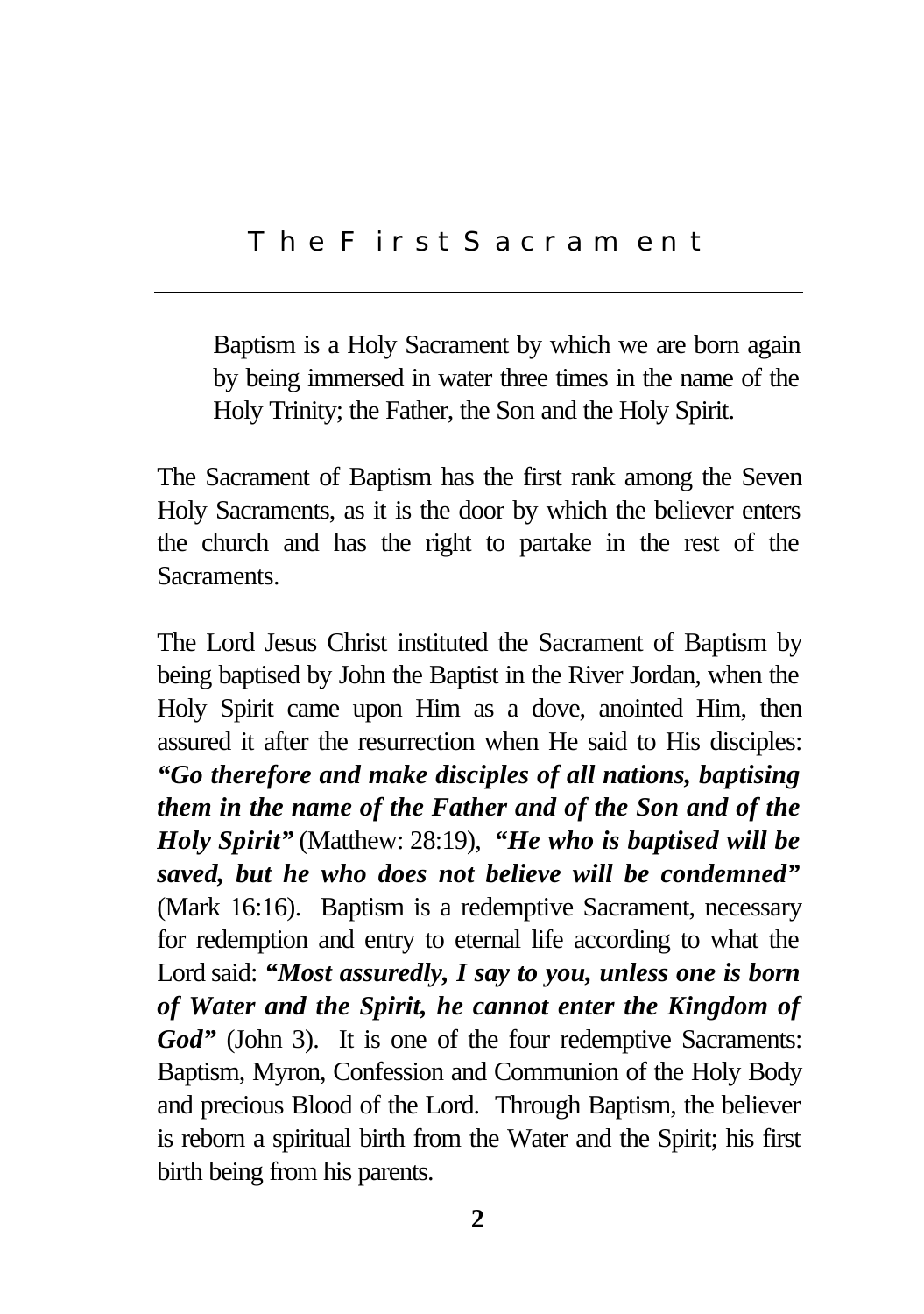The best time for Baptism is Sunday before Mass, as the priest is fasting because Baptism is death and resurrection, and Sunday is the weekly memory of the Lord's Resurrection. The wisdom of granting the Sacrament of Baptism right before the Mass, is so that the baptised person and his parents may attend the Mass, and receive the Holy Sacraments.

If the priest wants to administer the Sacrament of Baptism at night, such as during Vesper of Baptism Sunday, he must be fasting for nine or seven hours at least, as Baptism is a Holy Sacrament which must not be performed by an unfasting priest. He must also advise the parents to bring the newly baptised person to attend the Mass the following morning to receive the Holy Communion.

Considering that the Sacrament of Baptism is granted only once to the believer in life, by the priest, it is necessary for us to speak as accurately as possible in regards to how the ritual is performed.

We shall first speak about the Absolution of the Woman, the one who gave birth to the child and is presenting her child before the Lord for Baptism.

Secondly, we shall speak about the prayers of Renouncing Satan and confessing Christ and reciting the Apostolic Creed.

Then we shall speak about the Liturgy of Baptism.

And finally, we shall explain the Rite of Baptism, then the discharge of the Baptismal water.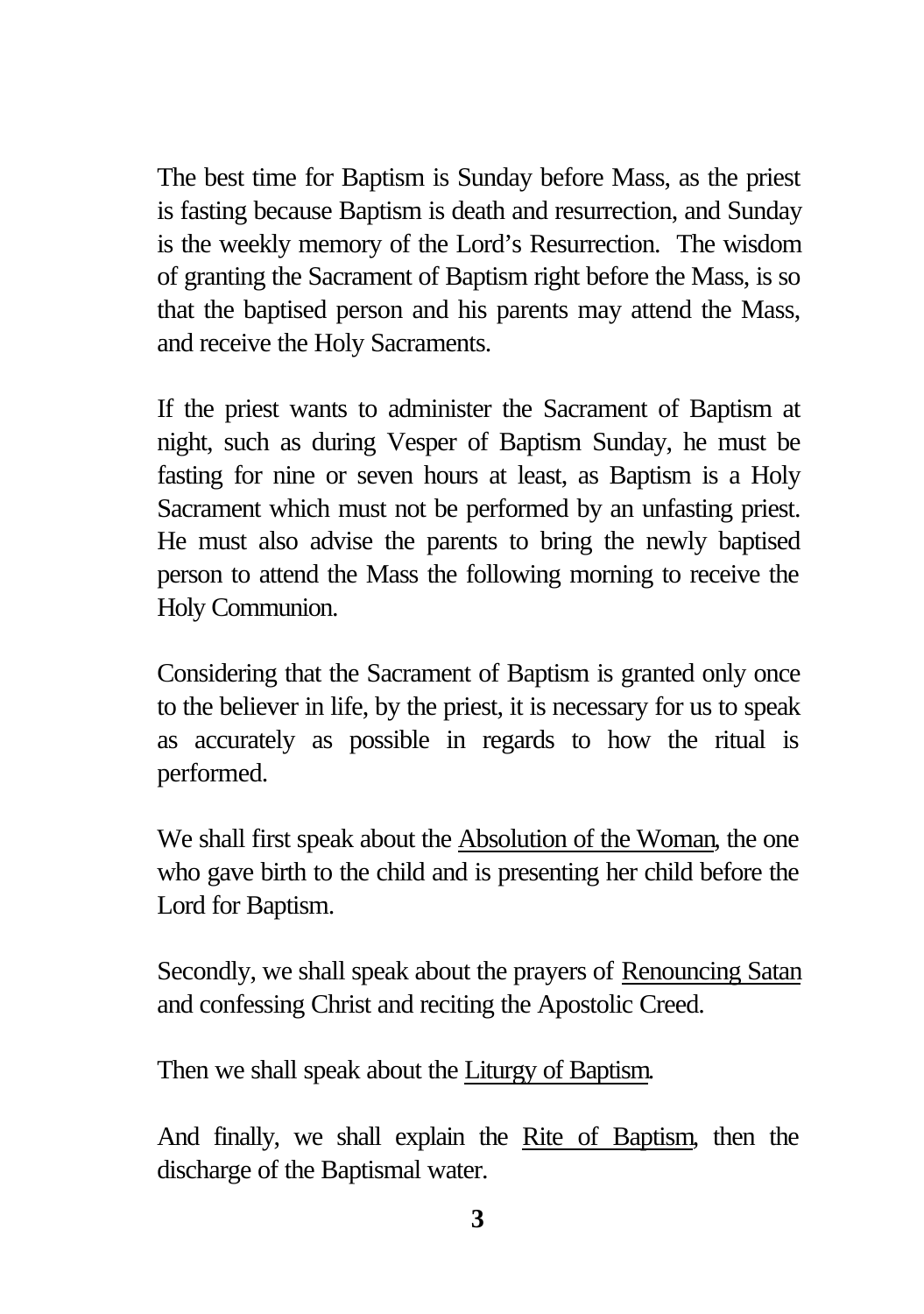# **THE RITUAL OF THE SACRAMENT OF BAPTISM**

This is divided into four major parts :

- V Women's Absolution
- V Renouncing Satan
- V Liturgy of Baptism
- V Baptism & Water Discharge

# **FIRST**

# **WOMEN'S ABSOLUTION IF SHE GAVE BIRTH TO A MALE CHILD**

- 40 days after her delivery, the woman would have recovered from her puerperium and tiredness. Hence, she comes to the church with her baby to ask the priest to baptise him.
- The priest wears the service garment or at least the 'epitrachelion', and the deacons wear their white service garments. Then the priest, deacons, the woman with her child, and family enter into the Baptistery in order for the necessary rites to take place.
- The Baptistery must be wide, furnished and clean, adequate for the dwelling of the Holy Spirit, exactly like the altar.
- The removal of shoes is advisable. Ancient rites mention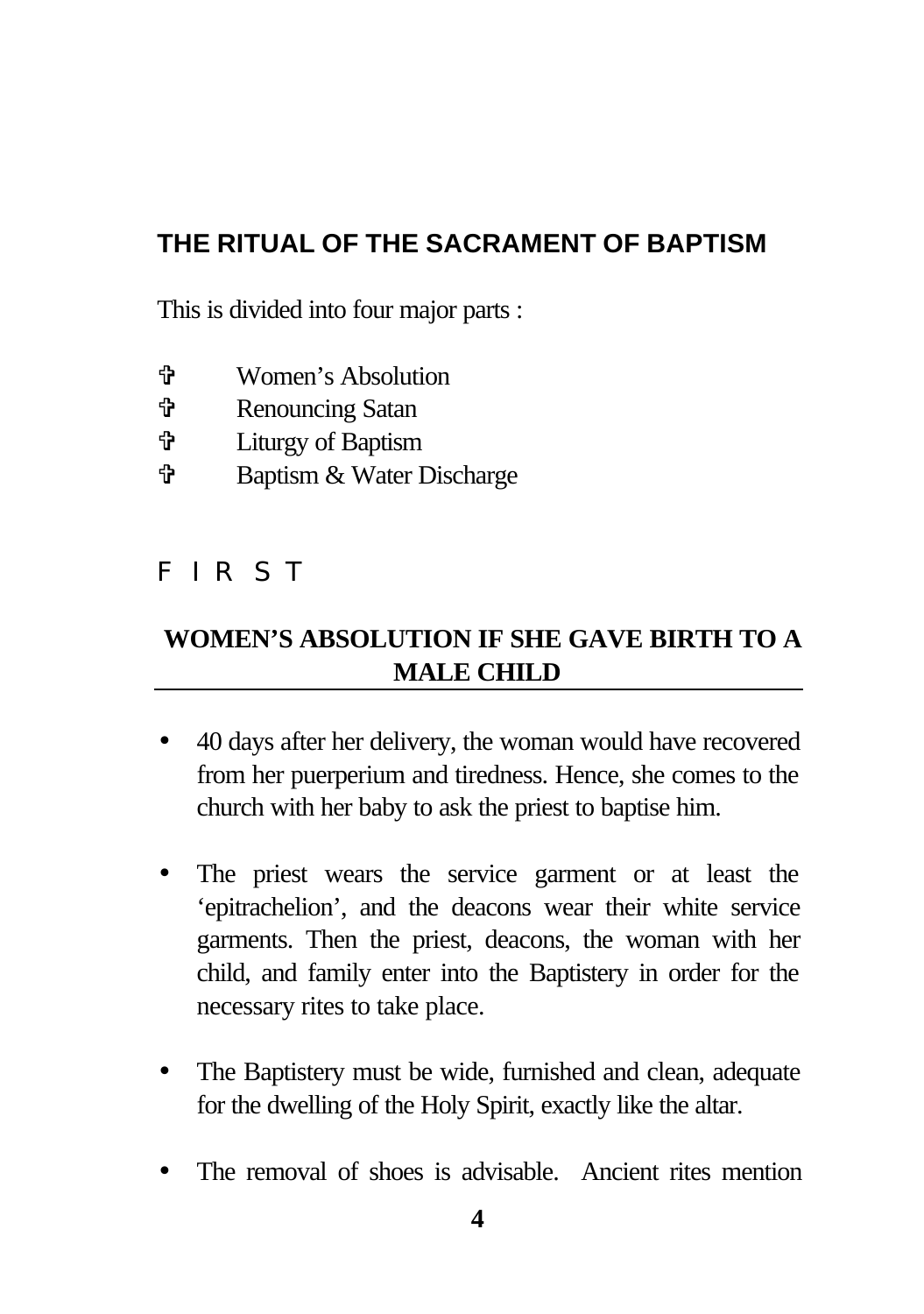that the adult who accepts the faith on behalf of the child, is to stand on sheep fur before the bishop or priest, and recite all that is required in a clear voice. The fur is a reminder of the leather garments which the Lord made for Adam and Eve after their fall into sin.

- On the eastern wall of the Baptistery must be placed a large icon of the Baptism of the Lord Christ by John the Baptist, and the Holy Spirit descending like a dove.
- Near the Baptismal Font a small wardrobe must be placed, containing three bottles of oil which are used in the Baptism. These are the Apocalypse oil, the Ghaliloun, and the Chrism. Every bottle is marked in clear handwriting. Also the ritual books and the cross specified for Baptism are placed, and a clean box containing the red ribbons that are placed around the baptised. If possible, a special crown is also placed therein.
- In the Baptistery, a table must be placed, covered by a clean cover for the child to be placed upon during the anointing of the Holy Myron. The baptised person is signed with 36 crosses of Myron after Baptism.

The first procedure performed by the priest is the prayer of absolution of the woman, and it signifies permission of entry to the church and receiving the Holy Communion after the period of giving birth and puerperium, however, it does not replace the Sacrament of Repentance and Confession. The woman has to sit down with her confession father, to confess her sins done during that period, then he gives her the adequate instructions and finally prays for her the absolution (for forgiveness of her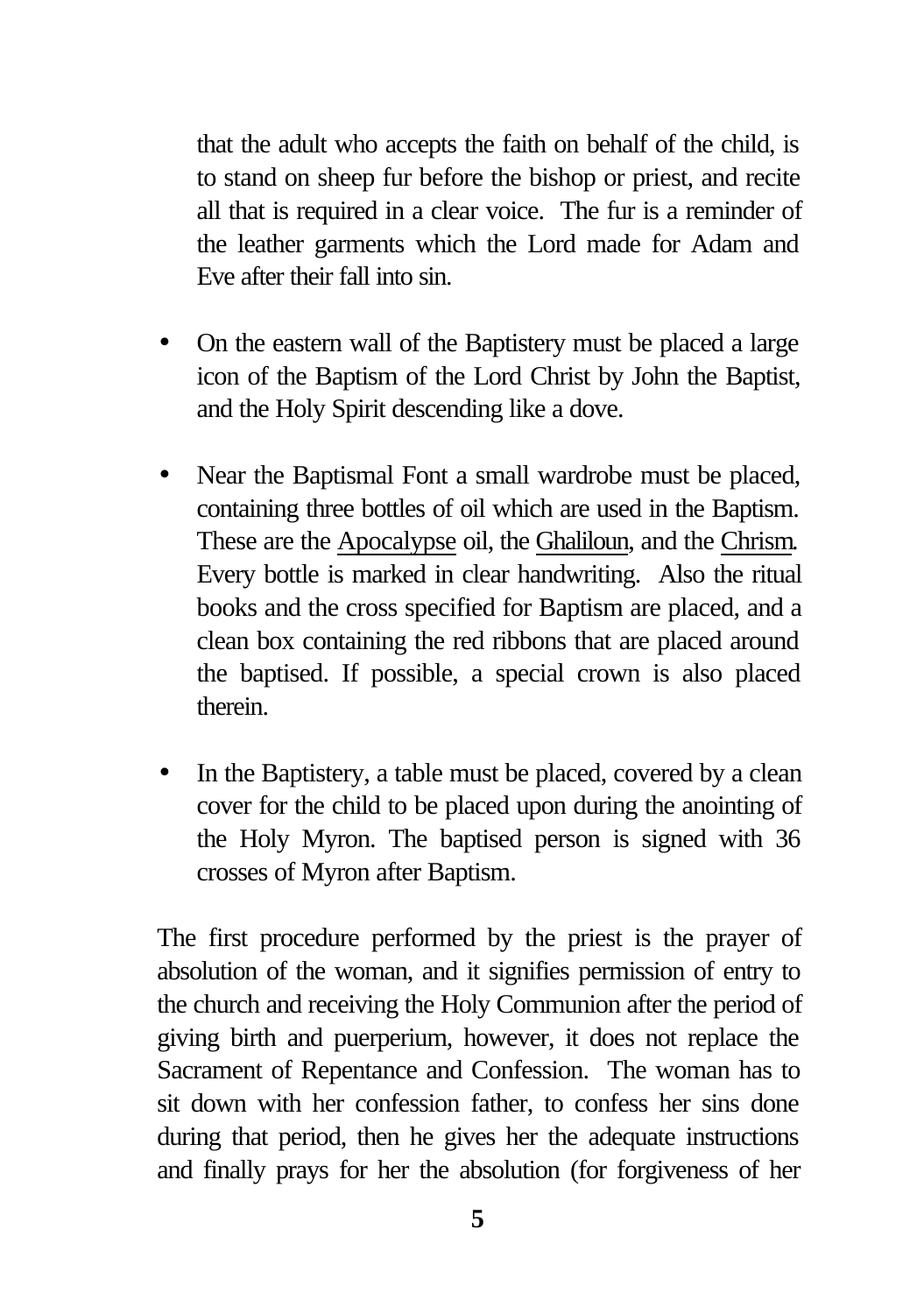sins). At the end of the Liturgy she receives the Holy Sacrament with her recently baptised son, as it is not correct for her not to receive Communion with her baptised son.

#### *NOTES:*

The woman enters the church and carries out the Sacrament of Confession and receives the Holy Communion if she does not have a monthly period. We advise that the woman choose the days when she does not have her period to request Baptism of her child, so as to be able to receive the Holy Sacraments with her child and accomplish her joy.

If she is menstruating, she is not allowed to receive Communion or any other ecclesiastical Sacrament, but she keeps reading the Holy Bible, fasting and praying with the Agbia in her house.

The order of the Absolution Prayers of the woman is as follows:-

- 1) The priest says: Aleyson Emas (Have Mercy Upon Us O God the Father Almighty).
- 2) The Lord's Prayer.
- 3) The Thanksgiving Prayer with its responses, and upon doing the signs of the cross, he anoints the woman saying, *"...and for Your servant ..."*
- 4) The priest performs the Pauline round of incense after he places five spoonfuls of incense in the censer, and with the known signs, says the Pauline mystery :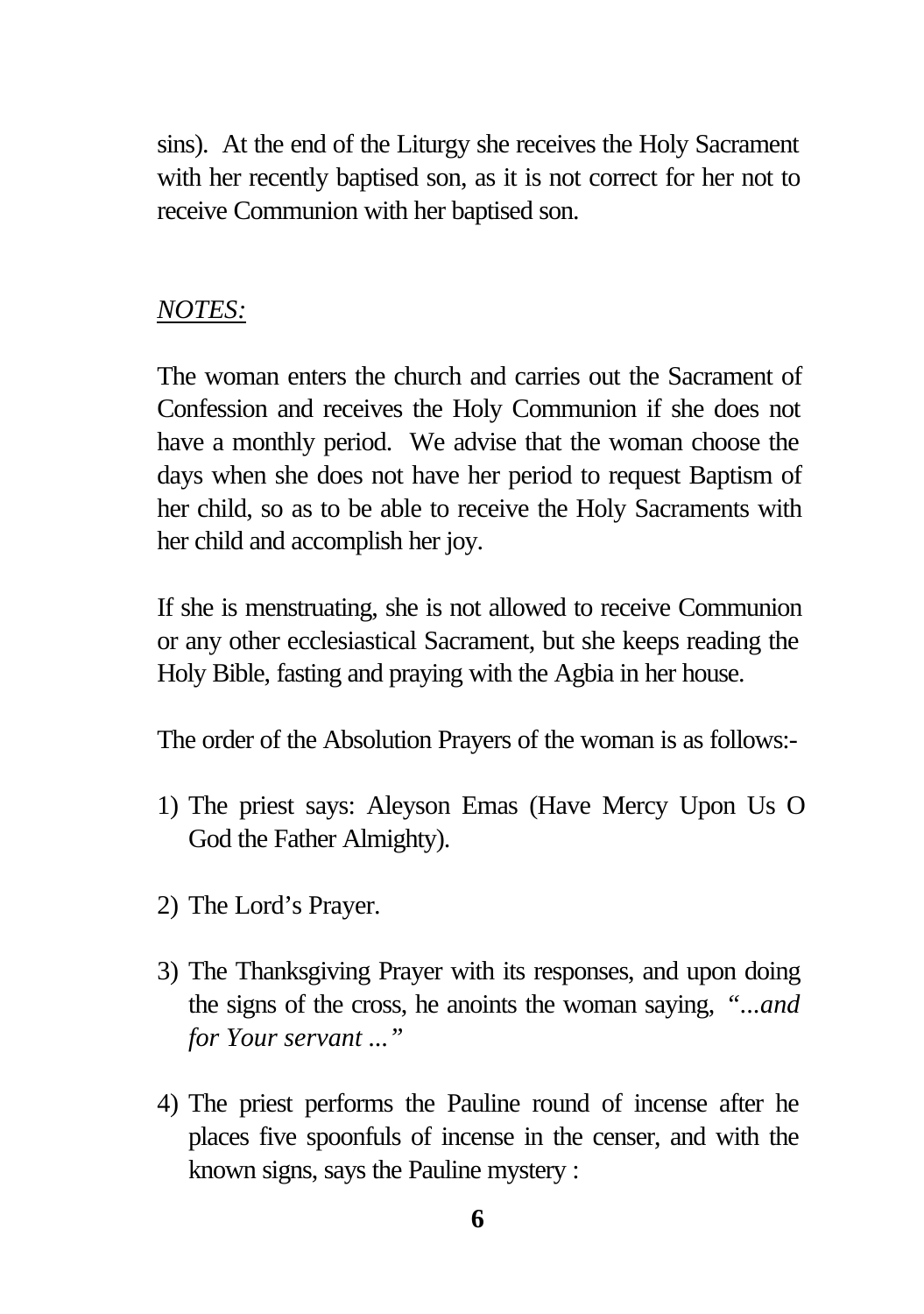*"O great and eternal God, with no beginning or end....etc."* He raises incense on Baptismal font and blesses the attendants. One of the deacons read the Pauline (Hebrews 1:8- 12)*.* Speaks about the only Son Jesus Christ, *"Whose throne is forever and ever, with a sceptre of righteousness and justice, who have loved righteousness and hated lawlessness"*, and who said in challenge, *"Which of you convicts me of sin"* (John 8:46)*.*

The priest wishes that the baptised child resembles the image of Lord Christ in righteousness and truth, loving virtue and holiness and hating vice and evil.

- 5) The hymn of the Trisagion is recited then the priest prays the Prayer of the Gospel, and a deacon reads the Psalm 31:1,2, *"Blessed is he whose transgression is forgiven, whose sin is covered..."*
- V By Baptism we get remission of original and actual sins and God forgets them, so we become as pure as Adam before the fall.
- $\hat{\mathbf{\Phi}}$  Then the Gospel : Luke 2:21-35. Where the circumcision of Jesus is narrated, it is exchanged by Baptism in the New Testament, as Baptism is a spiritual circumcision, as our teacher St. Paul says: *"In Him you were also circumcised with the circumcision made without hands by putting off the body of the sins of the flesh, by the circumcision of Christ, buried with Him in Baptism, in which you also were raised with Him through faith in the working of God, who raised Him from the dead"* (Colossians 2:11,12). In Baptism the old nature is completely removed,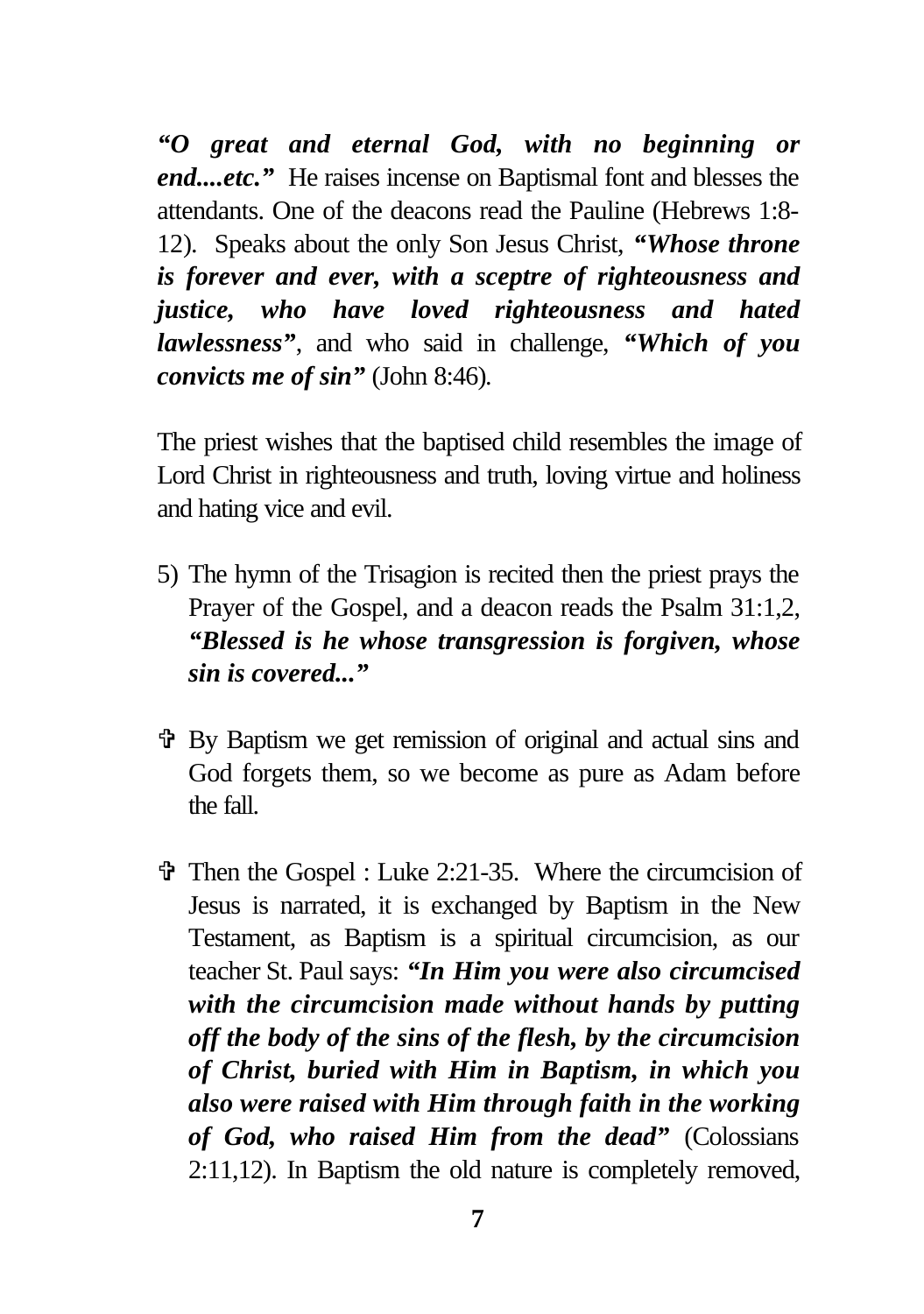not only a small part of the body as in the Old Testament circumcision. As man is born with the old nature contaminated by Adam's sin. Also the purification rite is mentioned, which was done for the woman after forty days of her delivery, and which was accomplished by the Lord Jesus and His Mother the Virgin, despite that He does not need such purification as He is the Holiest of Holies, and was born of the Virgin St. Mary by the Holy Spirit, unlike all humankind. He instituted the law and accurately accomplished the law.

- 6) The Three Major Litanies are prayed: Litany of Peace, Litany of the Fathers and Litany of the Congregations, then the Orthodox Creed.
- 7) The priest asks God to look upon the woman, fill her with the Holy Spirit, purify her from all sins.
- 8) The attendants pray the Lord's Prayer...and the priest prays the Three Absolutions and the blessing while placing the cross on the woman's head.
- 9) The priest anoints the woman by the simple oil (Note: It is mostly composed of olive oil, unlike the Myron oil which is composed of some thirty kinds of fragrances. The simple oil is the Apocalypse Oil).
- V The woman is anointed to be healed from any disease, as in the parable of the Good Samaritan. (Luke 10)*.* Then the woman becomes ready to enter the church and receive the Holy Communion after the Sacrament of Confession.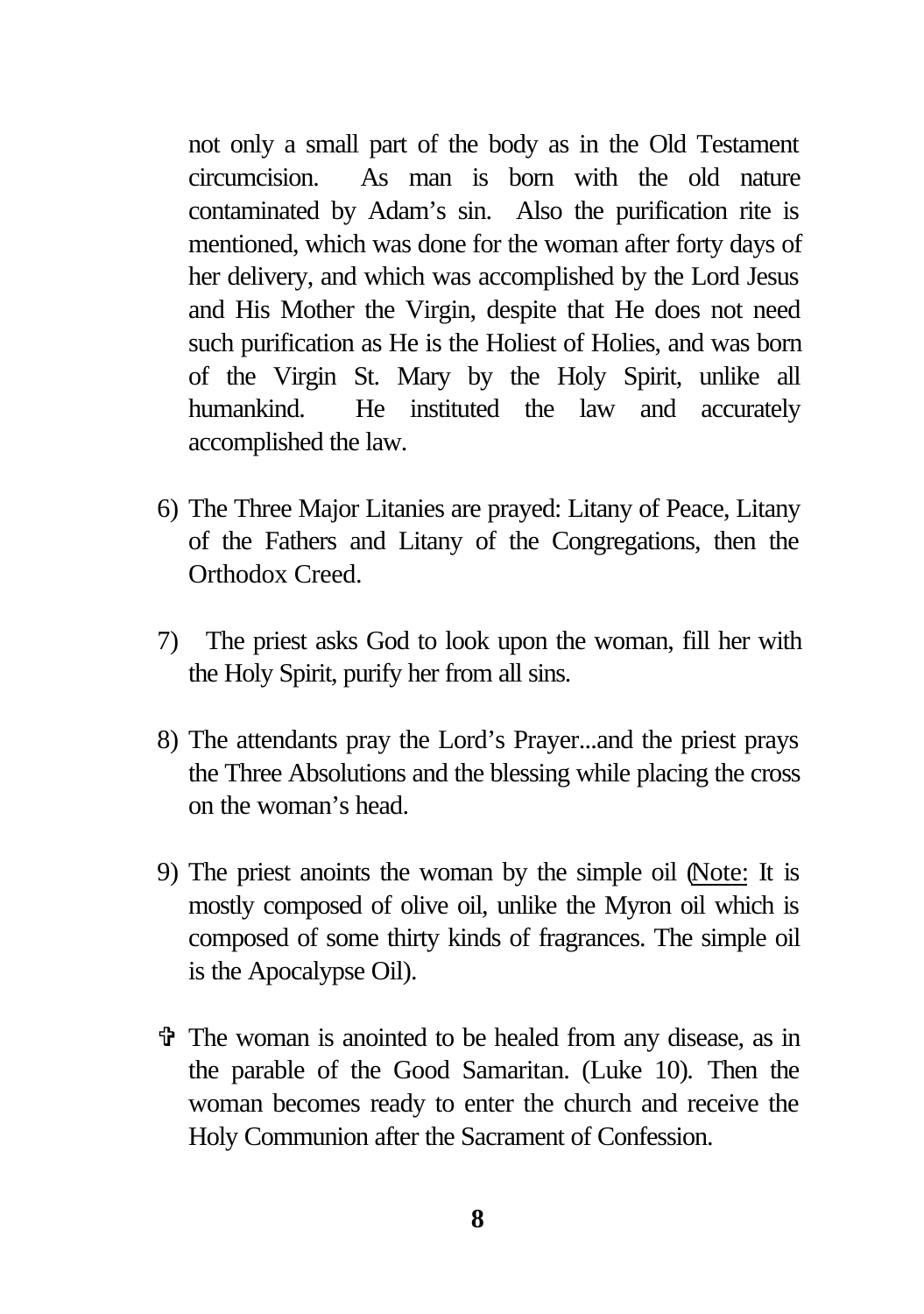#### *NOTES:*

The same rite of absolution of the woman is done for a woman who aborted a child involuntarily due to an accident or other, but voluntary abortion is considered murder and necessitates a law of repentance first.

## **ABSOLUTION OF THE WOMAN IF SHE GAVE BIRTH TO A FEMALE CHILD**

The woman comes to the church with her baby daughter after eighty days of delivery, to baptise her. The eighty days for the female child, and forty days for the male child is identified in the Book of Leviticus, Chapter Twelve. Although there may not be an explanation for this difference in the New Testament, we must obey this commandment without argument or complaint, as the Christian Church obeyed this divine order through all eras, and let us remember also the obedience of the Virgin Mary to this divine order. Despite her conceiving Christ by the Holy Spirit in all purity, and delivering Him in a miraculous Virginal birth, she did not come to the temple before completing the days of her purification according to the law of Moses, which is forty days for the male child (Luke 2: 22-24).

#### *NOTES:*

The parents must be committed to the period of forty days for the male child, and eighty days for the female child, and must not surpass them for any reason, so they do not sin against their children. This means disregarding the idea of making a vow for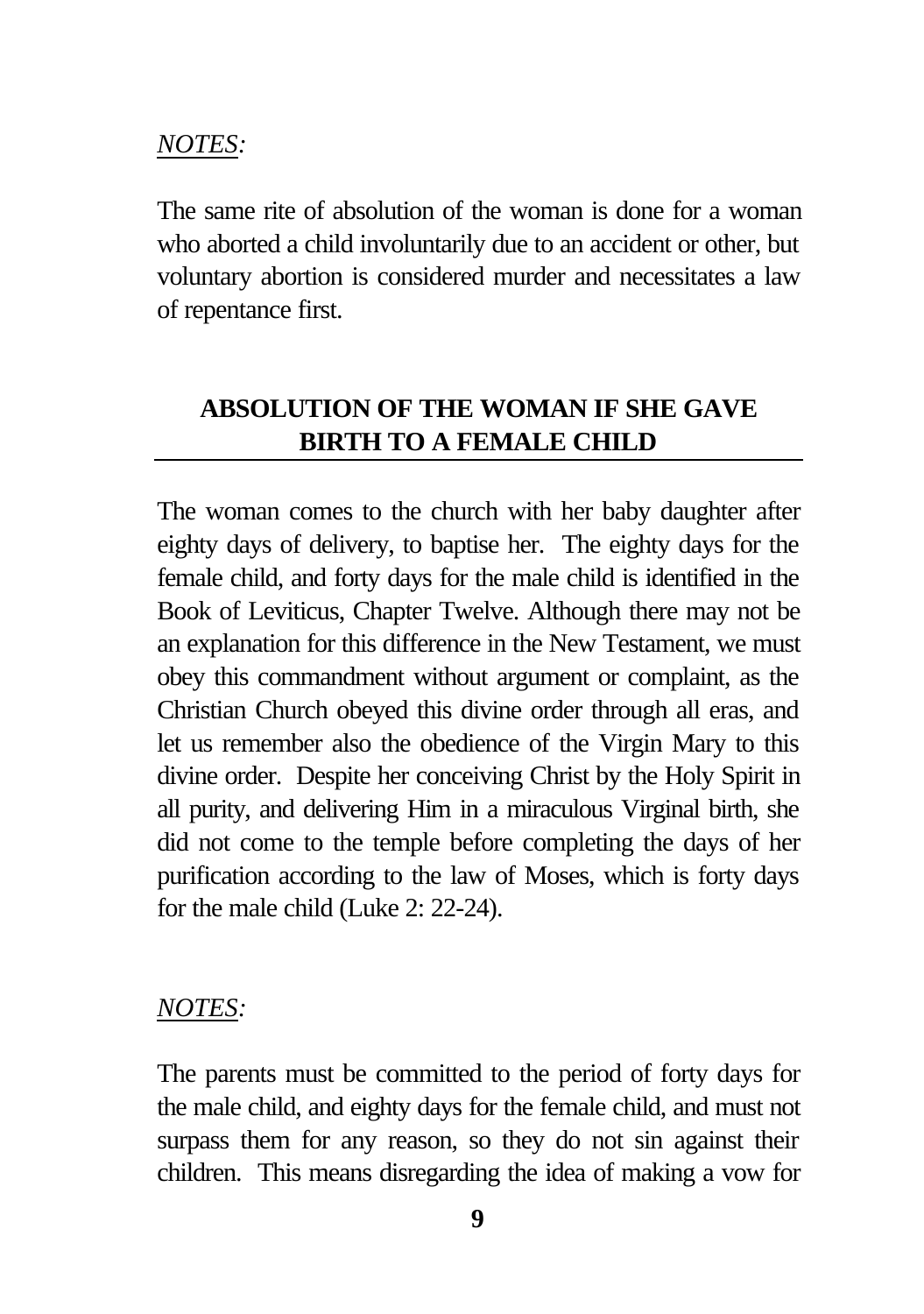Baptism in certain remote places, or at certain feasts which are months away. The child must be baptised at the specific time, and if a vow is made, they fulfil it at the right time, without delaying Baptism.

The forty days period for the male child and eighty days for the female child, exists in normal circumstances but if the new-born is sick and his parents are afraid the baby will die, they must request the priest to baptise and anoint the baby with the Myron, even if the child is one day old, and under any circumstance (as the priest may not be fasting or unable to baptise him by immersion); the baptism must be carried out quickly, so that the child does not die without Baptism and is deprived from entry or sight of the Kingdom, according to the words of our beloved Saviour (John 3). The method to be followed is that someone, except the mother, should take the child to the church to be baptised. If the baby lives, the Baptism is correct and should not be repeated.

If his parents neglect the Baptism, and the child dies without Baptism, it is the right of the church to impose a punishment on the parents for a period of one year, of prayers and fasting with prostration. They may also be forbidden to receive the Holy Eucharist during this whole year.

But the rite of the woman's absolution is as follows :

- **1.** After eighty days the woman brings her female child to church for Baptism.
- **2.** The priest prays Aleyson Emas, the Thanksgiving Prayer,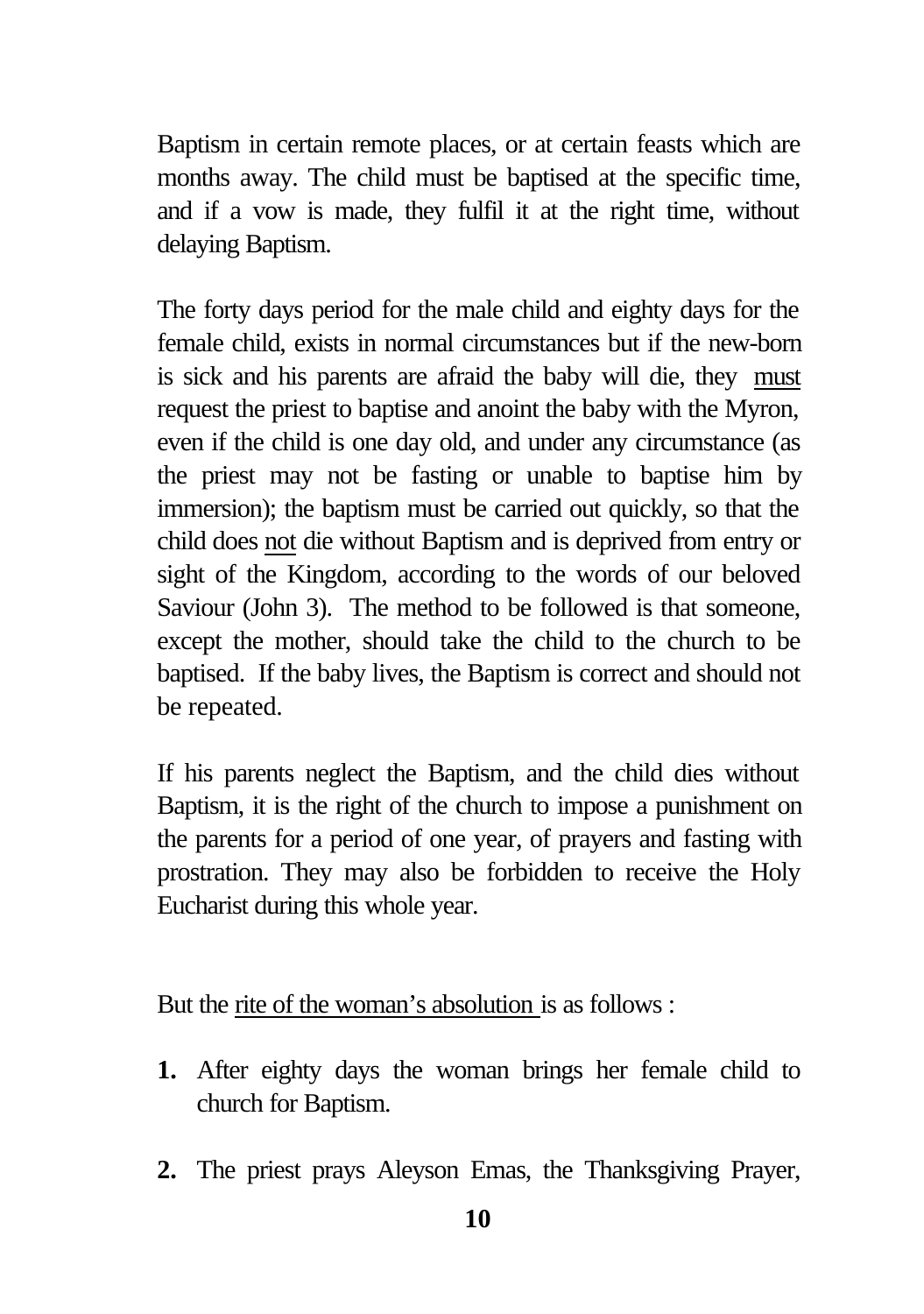and places five spoonfuls of incense into the censer with the known signs, then prays the Pauline mystery, *"O Great and eternal God..."*, he then raises the Pauline incense on the Baptismal font and blesses the attendants.

- **3.** The deacon reads the Pauline Epistle to the Corinthians (1 Corinthians 7:12-14), which speaks about how the believing woman is a blessing for her husband.
- **4.** The hymn of the Trisagon is chanted, then the Prayer of the Gospel, and Psalm 44 : *"The queen shall be brought to the king*", these specific words from the Psalm are chosen, because the child that is to be baptised is female.
- **5.** The Gospel of Luke (10:38-43), speaks about Mary and Martha who were exemplary in their love of God, hearing and practicing His commandments, and offering the service of sacrifice. The priest asks God that the newly baptised female child may emulate them by choosing the right path..
- **6.** The Three Major Litanies: Peace, Fathers and the Congregations, are said, followed by the Orthodox Creed.
- **7.** The same previous prayer is said where the priest requests God to fill the woman with His Holy Spirit, and purify her from sins.
- **8.** This is followed by the Lord's Prayer, and the priest prays the three absolutions and the blessing while placing the cross on the woman's head.
- **9.** The priest anoints the woman by the simple oil or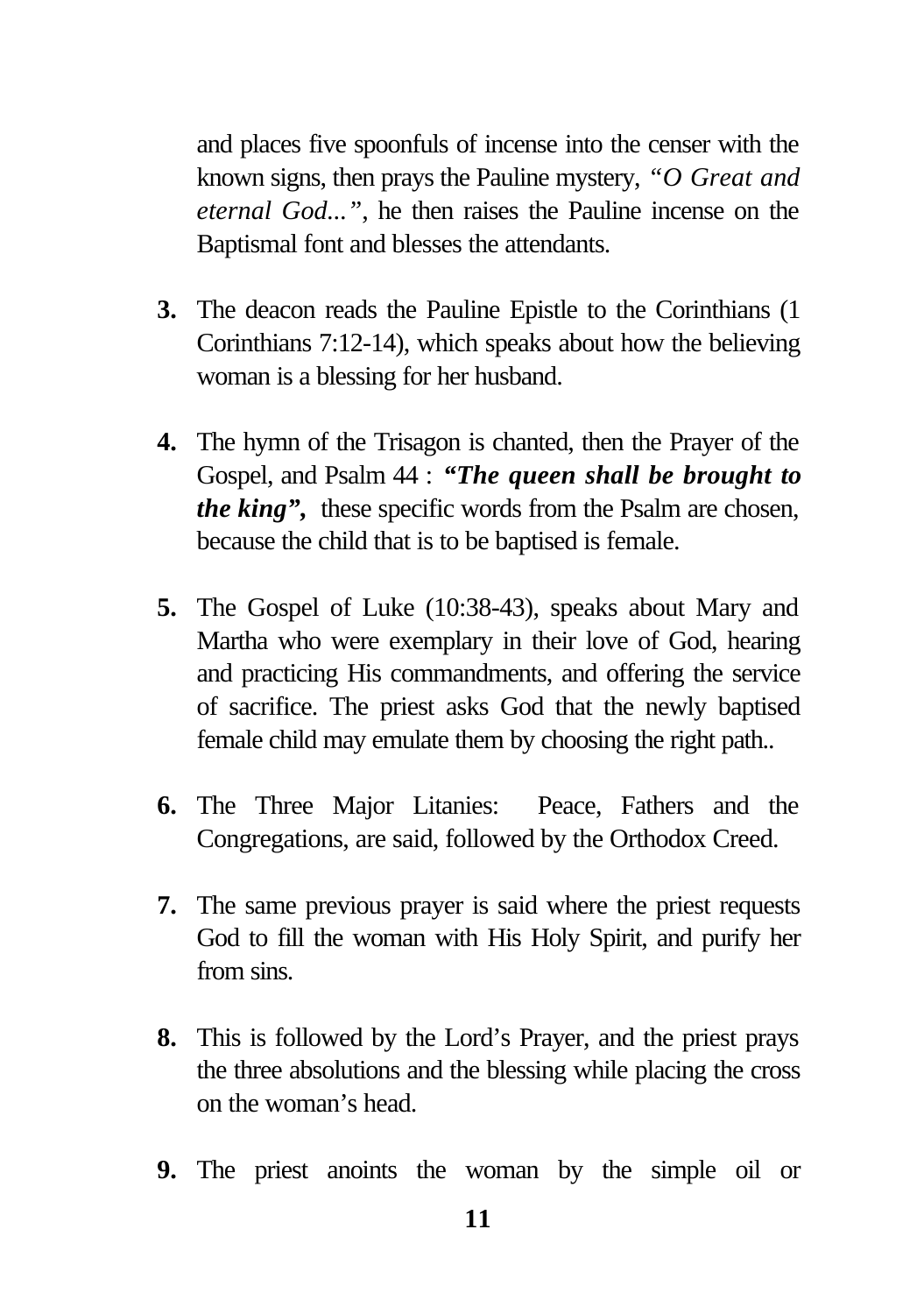Apocalypse oil, which is present in the Baptism room. Hence, the woman is ready to enter the church and receive the Holy Communion of our God Emmanuel.

### **SECOND**

#### **PRAYERS OF RENOUNCING SATAN**

#### **PRAYER BEFORE RENOUNCING SATAN**

Absolution prayer for the child's mother (whether male or female) : The priest places the cross on the woman's head and prays asking God to absolve and bless the child's mother and make her worthy to share in the Holy Sacraments without falling into condemnation. The woman who gives birth to a child should not receive Holy Communion before her child's Baptism. Hence, this will motivate her not to delay the child's Baptism according to the law (40 days for the male child and 80 days for the female child). In this way, she will receive the blessing of absolution of the woman related to the child's Baptism before their Communion, and this absolution is the legal permission for entry to church and receiving the Holy Sacraments after delivery. He also supplicates unto God to bless the child, and keep him/her to grow in grace, stature, faith, hope and love.

- $\ddot{\mathbf{r}}$  The priest prays the known litany of the Catechumens.
- V The priest prays for the children proceeding for Baptism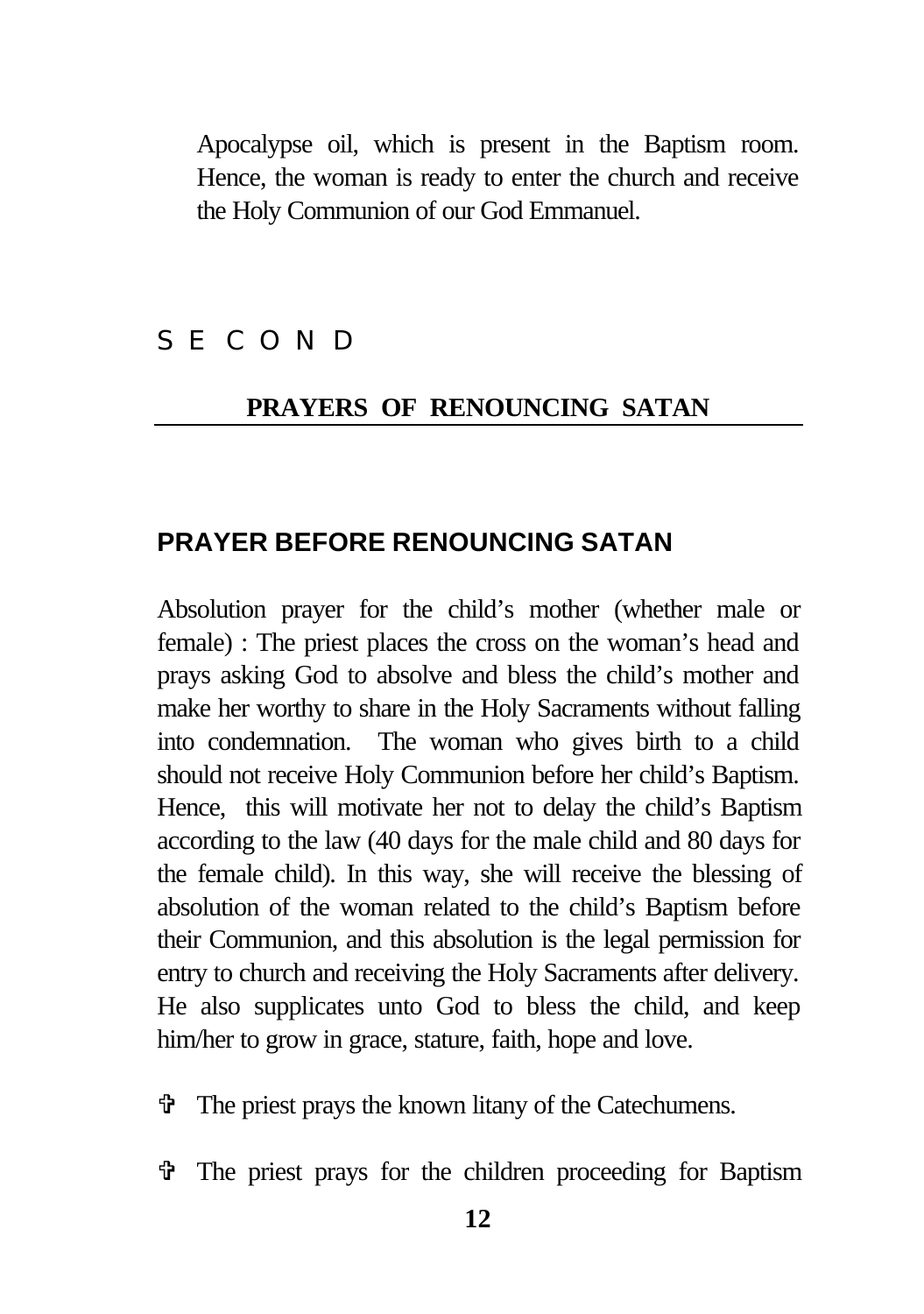while placing the cross on their heads, asking God to forgive their sins and make them worthy of the pure Sacrament of Baptism, and to enlighten their hearts to see in purity the way of eternal life, and glorify God all the days of their lives.

- V The priest prays on the Apocalypse oil bottle, asking God to let this oil undo the works of devils and their magic, and so become an anointing oil for faith in Christ.
- V Another prayer on the oil is done, asking that this oil becomes a sermon oil to cast away all evil deeds.
- $\hat{\mathbf{v}}$  First, the priest asks the mothers that they have removed any jewellery from their children. He then takes the bottle of oil to anoint the children (males then females) as follows :
- V He anoints the forehead saying, *"I anoint you ( Name of the Child) in the name of the Father and of the Son and of the Holy Spirit. A sermon oil for (Name of the Child ) in the church of God, one Holy, Universal and Apostolic, Amen.*
- $\hat{\tau}$  Then he anoints the heart (chest), hands and back saying : *"This oil abolishes the power of the adversary Amen."* The deacons respond, *"We ask this from God."*
- $\hat{\mathbf{v}}$  The priest says a prayer where he glorifies God for His great love to humankind, as He has taken us from darkness to His splendid light, and asks Him to write the names of those children who came forward for Baptism, in the Book of Life, counting them amongst His believers, preparing them temples of the Holy Spirit and granting them growth in faith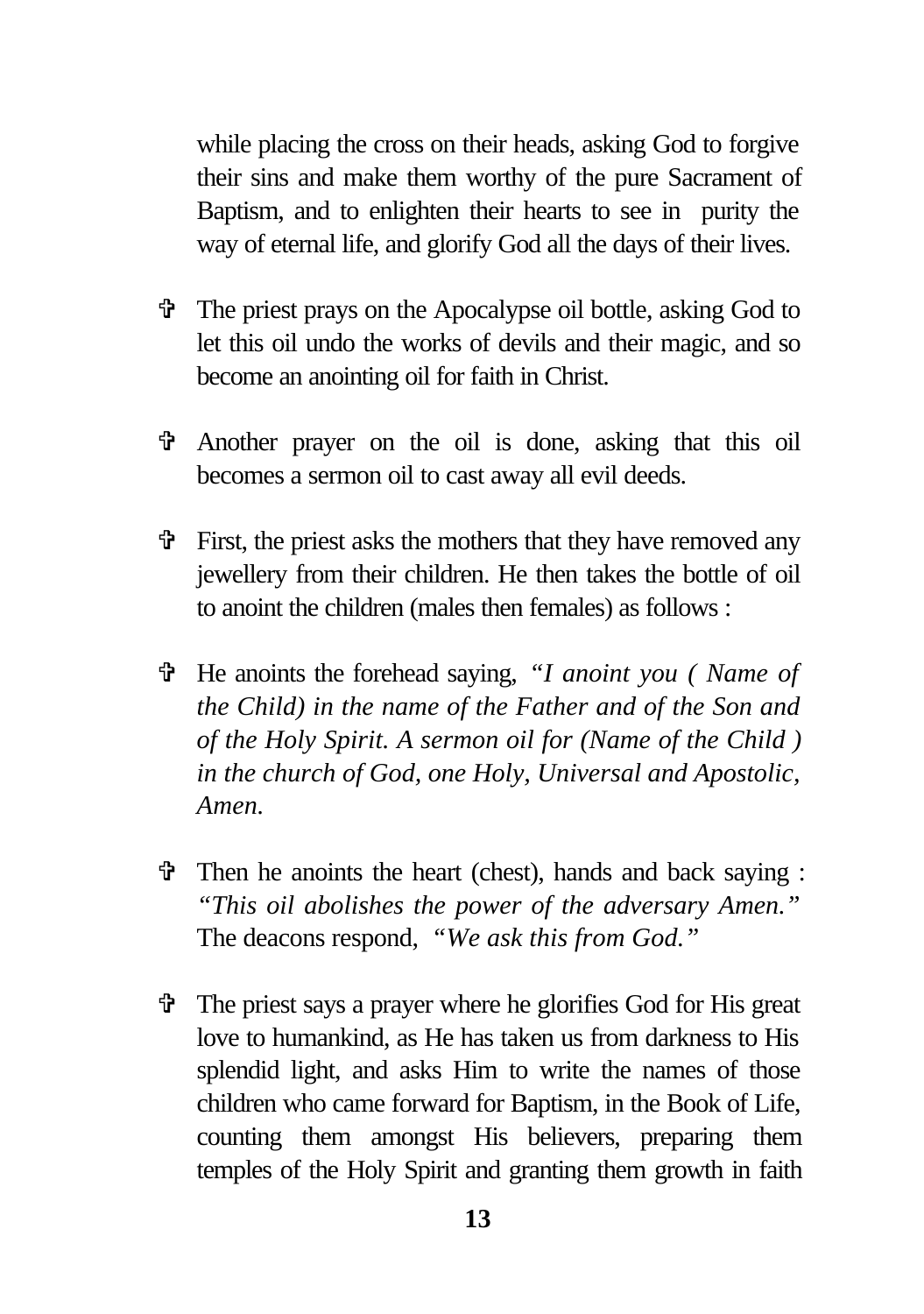and grace and free them from the bondage of corruption, to the freedom of the glory of God's children.

- V The priest asks about the names of the baptised then prays saying: *"We also ask the Almighty God...for your servants whose names are presented (it is preferable to mention the names (<sup>1</sup> ) individually) make them worthy to win grace which they require, purify them from sins of the world and free them from bondage of corruption..."*
- V The deacon says: *"Pray for those whose names are said so that the Lord may make them worthy of the Holy Baptism for the forgiveness of their sins".* The congregation answers, *"Lord have mercy."* The priest prays to ask God to make the children worthy of grace.
- $\hat{\mathbf{\Phi}}$  The mother kneels down facing the East whilst carrying her child (if the person being baptised is old enough, they must kneel). Then the priest prays :

*"We also ask perseveringly...God to open their hearts and enlighten them by the light of knowledge."*

*"For by calling Your Holy Name, all the powers of the evil adversary perish."*

<sup>(</sup> 1 ) **It is very important to take off everything from the body of the child, to become naked as his mother delivered him/her, like the nakedness of Adam and Eve after breaking the commandment and falling in sin. It is wrong for those things to drop into the Baptismal font which contains water and Myron.**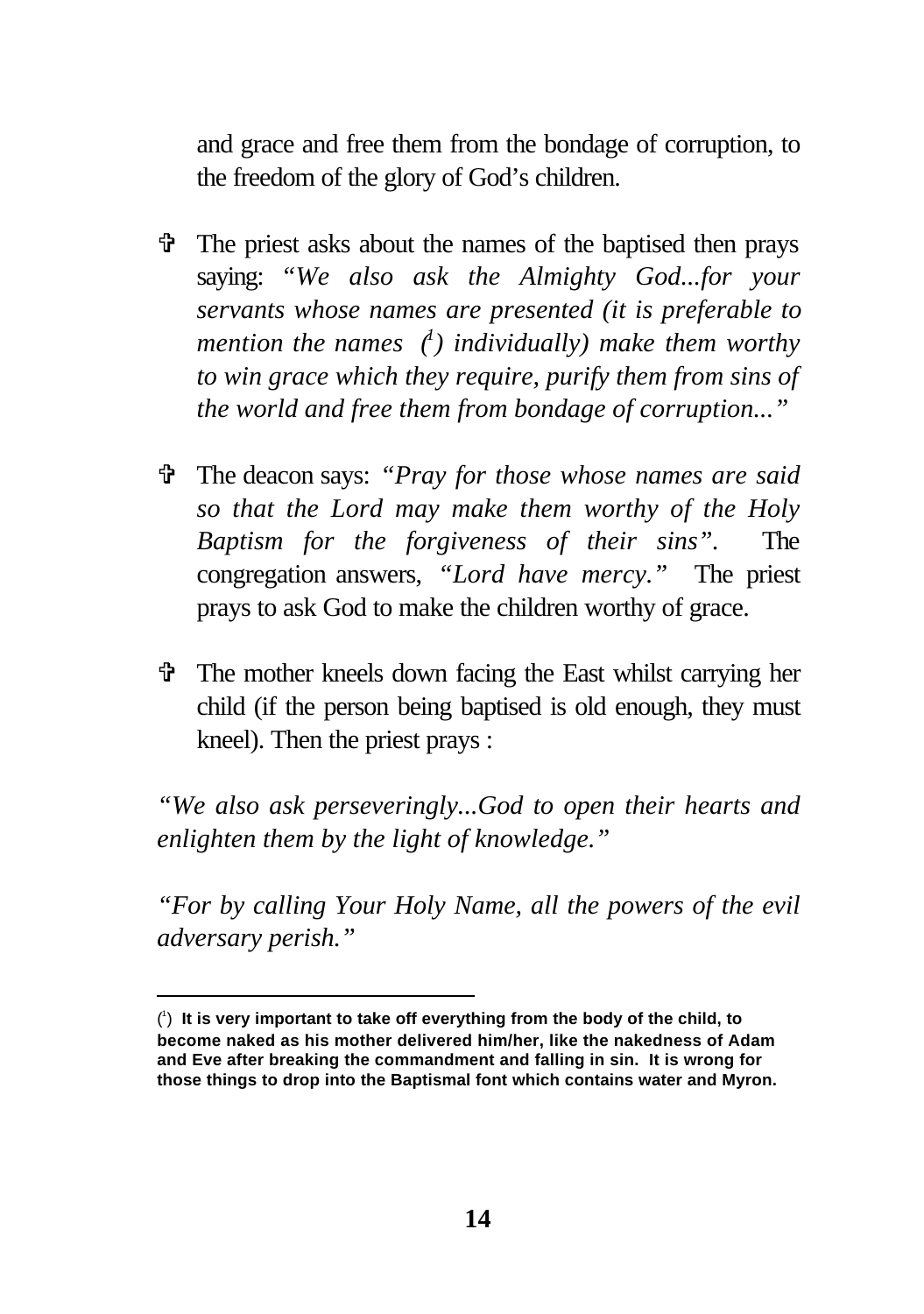### *NOTES:*

We kneel during these prayers to signify our contrite souls asking of the Lord to free us from the bondage of Satan, like the Phoenician woman who knelt at the feet of Jesus and asked Him to cast out the demon from her daughter (Mark 7:26).

The priest places his hand on the child's head saying :

- V *"In the name of the only begotten Son Jesus Christ, I prepare this body for purification..."*, the deacons respond : *"Amen."*
- V *"In the name of the only begotten Son Jesus Christ, may he/she be free from all the devils..."*, the deacons respond : *"Amen."*
- V *"In the name of the only begotten Son Jesus Christ, may he/she be purified from all devils...",* the deacons respond : *"Amen."*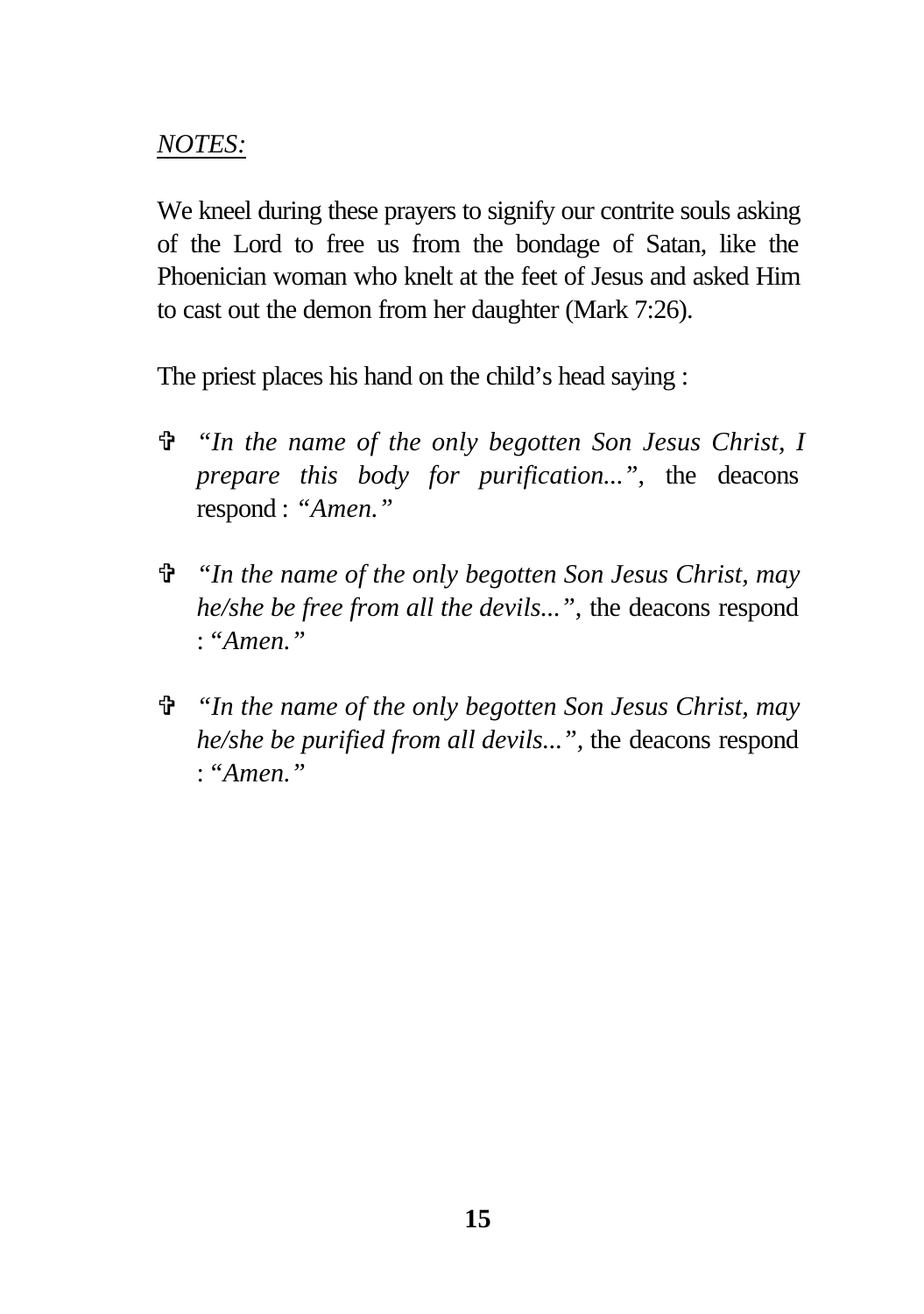# **RENOUNCING SATAN AND RECITING THE ORTHODOX CREED**

### *1. RENOUNCING SATAN ...*



The mother undresses her child and holds him/her with her left arm, looking towards the West and lifts her right hand, reciting after the priest the following statements of Renouncing Satan (if the baptised is not a child, he recites the Statements personally) :

*"I renounce you Satan and all your profane deeds, and all your evil followers, and all your bad debits, all your power, and all your detested worshipping, all your evil traps and your army and your dominion and the rest of your deceit. I renounce you, I renounce you, I renounce you".*

#### *NOTES:*

**1.** Undressing the child reminds us of the nakedness of Adam and Eve when they obeyed Satan and disobeyed the commandment of God, so they were put to shame before Him and hid from Him (Genesis 3:7-10) when they realised their nakedness. Such is what sin and Satan do to human beings, they strip them from all virtues and the protection of grace, and hence put them to shame before others.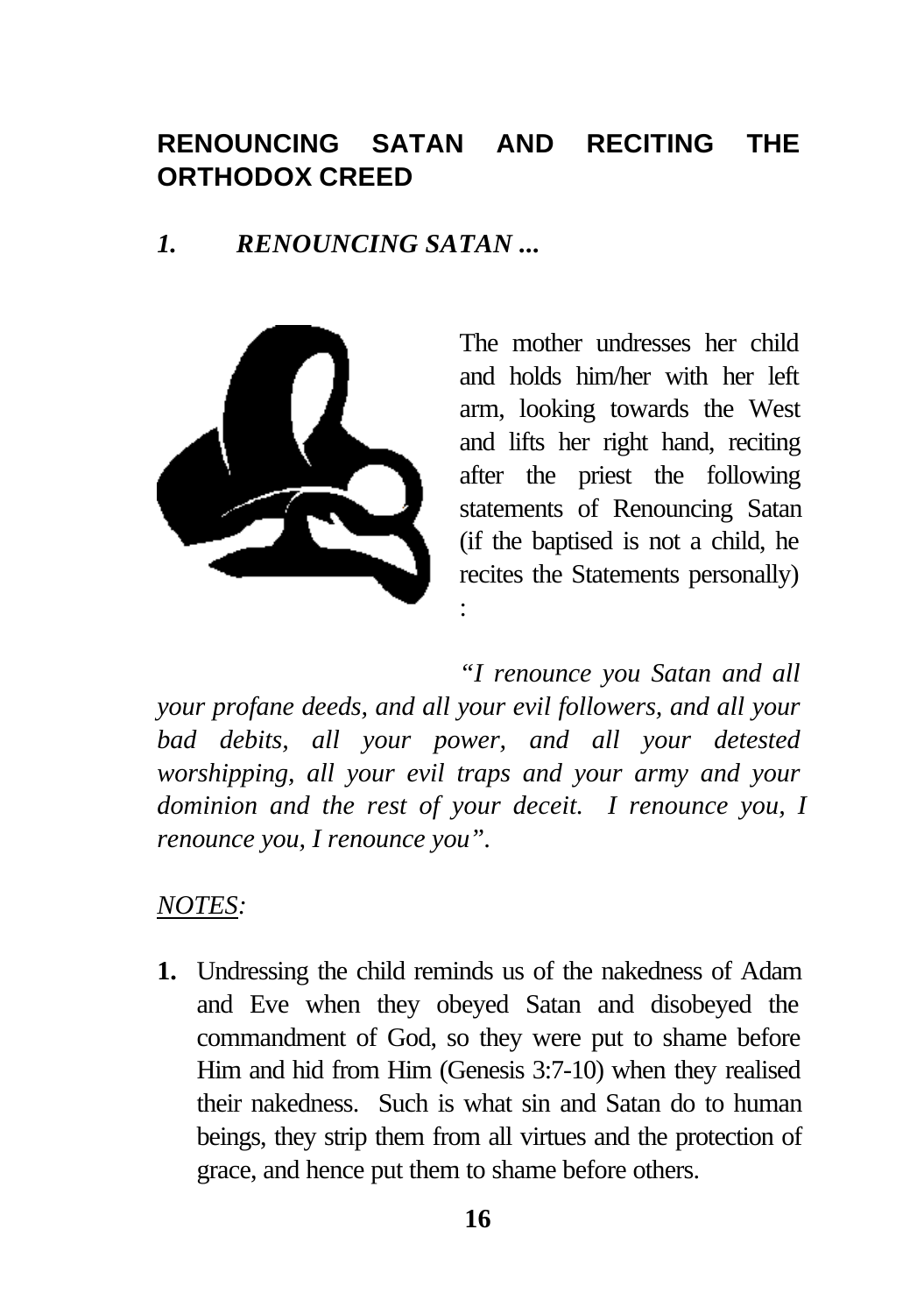- **2.** Facing the West symbolises exile and separation from God, and submission to the dominion of Satan, who was the first to be exiled and separated from God; falling from his angelic rank due to pride.
- **3.** The direction of the West signifies the end, death and darkness, just as how the sun sets in the west. Also, we say about the deceased that the sun of his life has set. The ancient Egyptians built their cemeteries facing West. We notice this in the historical city of Aswan; all the temples are along the eastern banks of the River Nile, while all the tombs in the Valley of the Kings, are situated on the western bank of the River Nile. Likewise, the Pyramids at Giza, which were the once tombs of kings, is situated along the western bank of the River Nile.
- **4.** The West symbolises darkness, for once the sun sets in the west, the sky is replaced with the darkness of night.
- **5.** The West symbolises night and darkness which signify sin and evil. In the Greek language the word for evil : K *a* K I *a,* and the word for darkness : X *a* K I, are quite similar.
- **6.** Sunset signifies darkness of sin which leads to grief, as the Psalmist said, *"Weeping may endure for a night,* (weeping of repentance and remorse) *but joy comes in the morning*" (Psalm 30:5). Joy, because of the acceptance of our repentance, and partaking in the Mass and Communion of the Holy Sacrament, and life in the light of Christ.
- **7.** Renouncing Satan means that we are breaking the covenant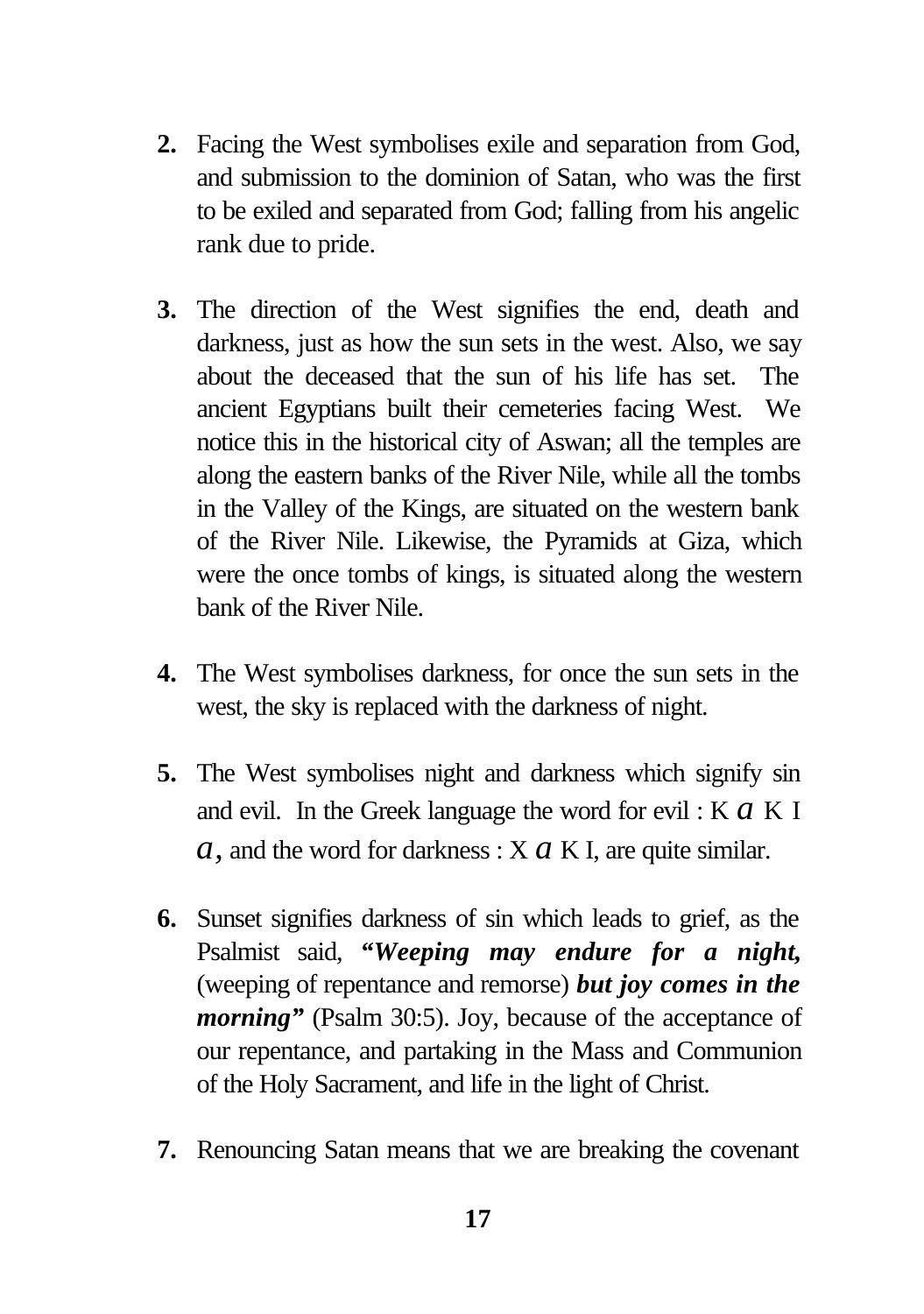with him, which is the covenant of obeying him, which he had with our first fathers. When Adam and Eve submitted to his will and obeyed his evil counsel, they disobeyed God and fell from grace, just like Satan. Hence he grabbed them to do his will. Adam and his descendants became slaves of Satan, after breaking the commandment of God, and thus fell from grace and divine comfort.

- **8.** Renouncing Satan means that the person is refusing to remain under the bondage of Satan, and so refuses all his profane deeds and all his plans and deluding tricks, all his deceit, and deadly lies.
- **9.** Renouncing Satan means casting him out of our lives, and cleaning the body and heart, so that the Holy Spirit can dwell in the pure body and pure heart (which had previously been contaminated by the devil), and so the body becomes a temple for the Holy Spirit.
- **10.** Renouncing Satan means that we are ending all relations with him, hence we shall not accept from him any guidance or seduction or tricks, and we do not accept Satanic deeds, or deal with such people, such as clairvoyances, magicians, and so on.
- **11.** The priest breathes three times on the child, and orders the profane spirit to come out from this child's life, by the order and power of the Holy Spirit. The mother or guardian father should take special notice of this, in order that they may not allow Satan to enter the child's life or have any share with the child in any way.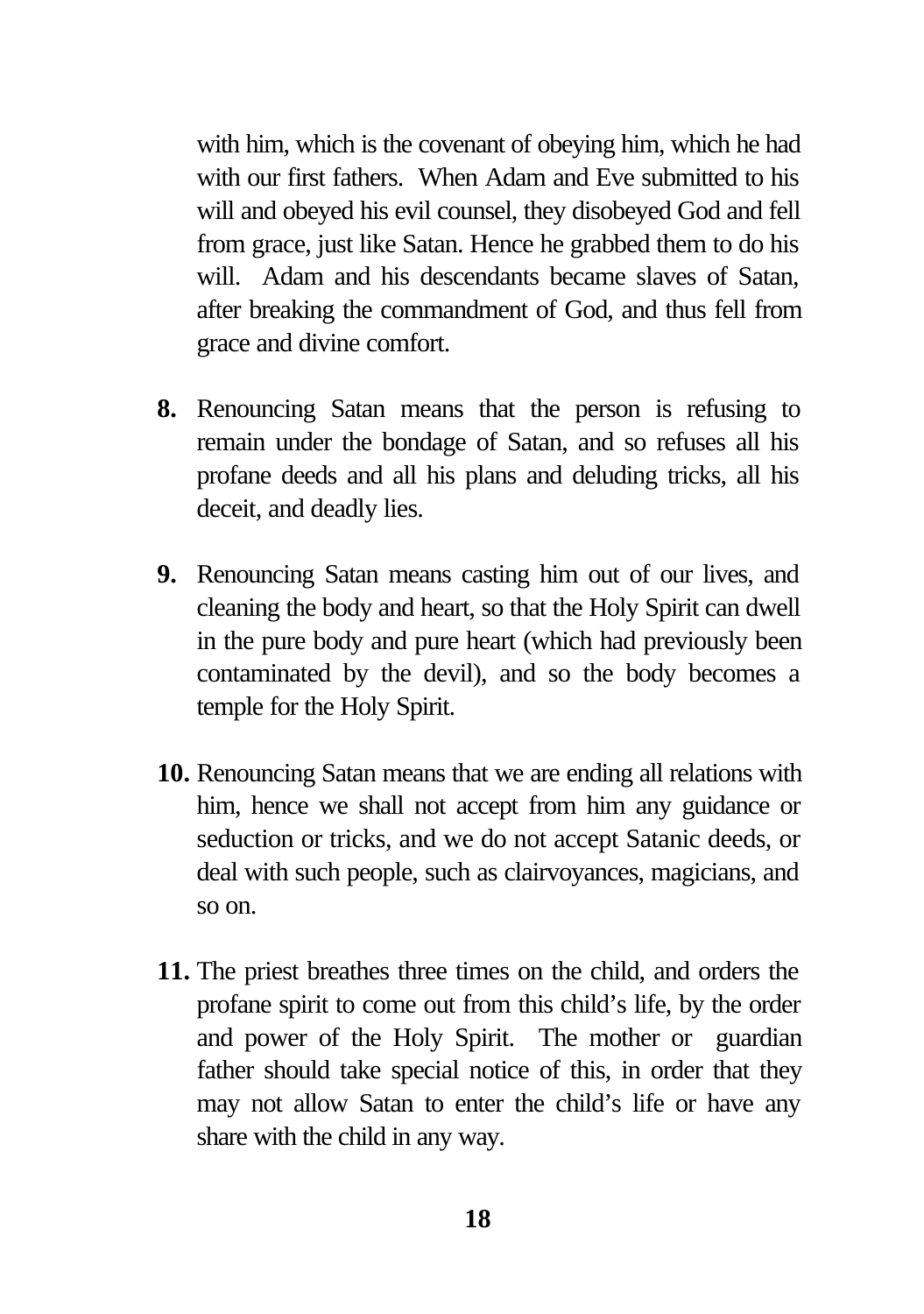### *2. CONFESSING CHRIST AND RECITING THE ORTHODOX CREED...*

The mother looks towards the East with her child on her left arm, and raises her right hand to repeat after the priest:

> *"I confess to you O Christ my God and to all Your redeeming laws and enlivening service and Your life giving works.*

> *I believe in one God the Father the Almighty, and His Only Begotten Son Jesus Christ and the Life-Giving Holy Spirit, and the resurrection of the body, and the One, Holy, Universal and Apostolic Church, Amen".*

The priest then asks her three times : *"Do you believe on behalf of this child?"* And three times she responds, *"I believe."*

#### *NOTES:*

- **1.** Facing the East signifies new birth, as the day starts by the rising of the sun in the East, and with sunrise a new day begins.
- **2.** Facing the East signifies light, *"For it is God who commanded light to shine out of darkness who has shone in our hearts to give the light of the knowledge of the glory of God in the face of Jesus Christ"* (2 Corinthians 4:6).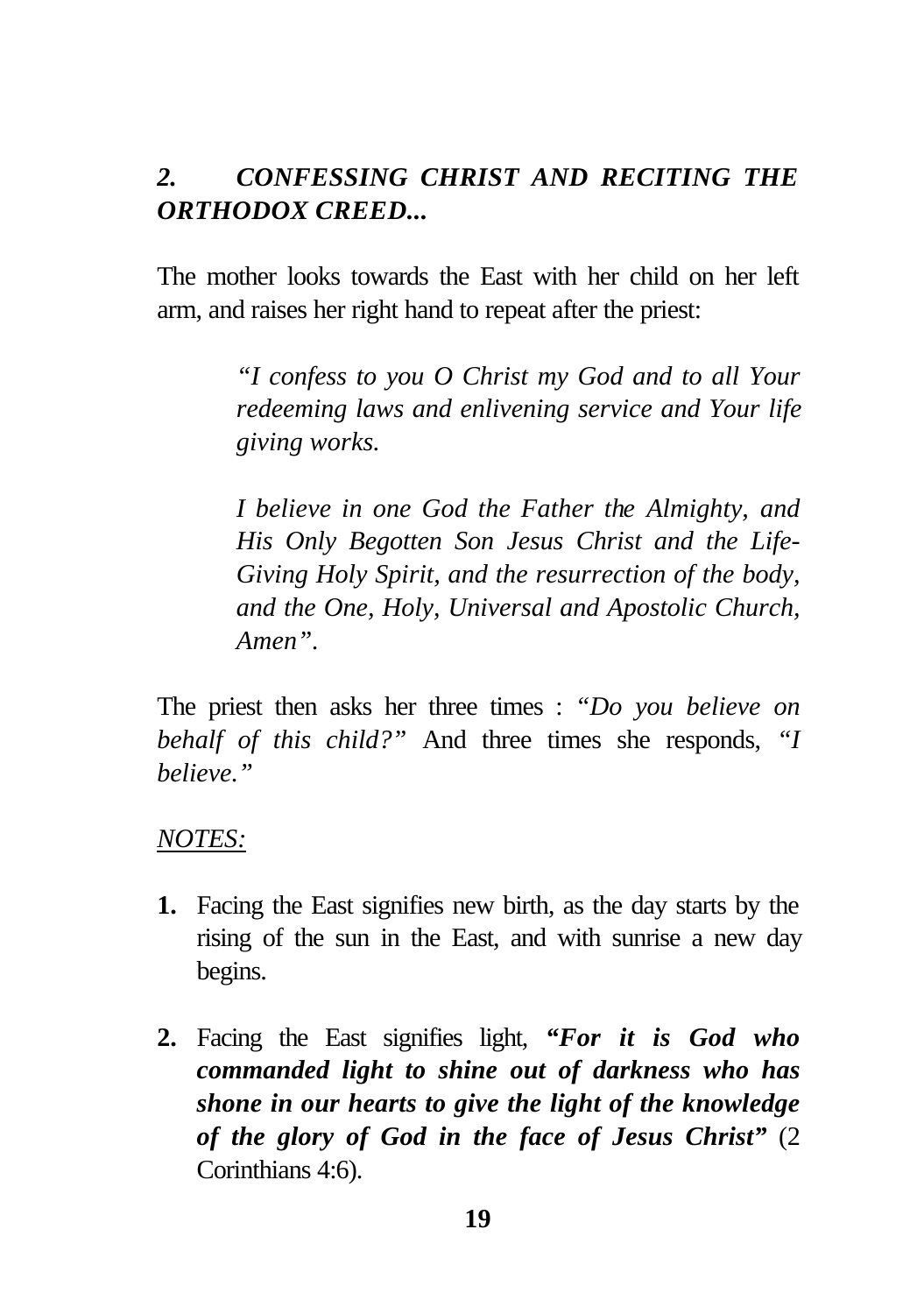- **3.** As life and light are strongly related, the East became a symbol of life and we encounter this relation in the words of the Psalmist : *"For with You is the fountain of life; In your light we see light"* (Psalm 36:9), and, *"Christ is life and the dayspring from on high"* (Luke 7:78), and to enlighten those sitting in darkness, He visited us and redeemed us from sin. *"The people who sat in darkness saw a great light, and upon those who sat in the region and shadow of death, light has dawned"* (Matthew 4:16).
- **4.** The one who leaves the direction of the West and faces the East proves that he hates and renounces sin and its darkness, yearns for holiness and light which are granted in Baptism, a new pure life renewed day by day according to the image of his Creator.
- **5.** He who faces the East proves that he seeks the first heavenly life, as the first paradise was planted by God, a garden eastward in Eden (Genesis 2:8).
- **6.** Christ is the light that shone on us. *"But to you who fear My Name the Son of righteousness shall arise"* (Malachi 4:2).
- **7.** The Wiseman saw the star of Christ in the East at His birth: *"We have seen His star in the East and have come to worship Him"* (Matthew 2:2).
- **8.** Isaiah said: *"Glorify the Lord in the dawning light"* (Isaiah 24:15), *"And behold, the glory of the God of*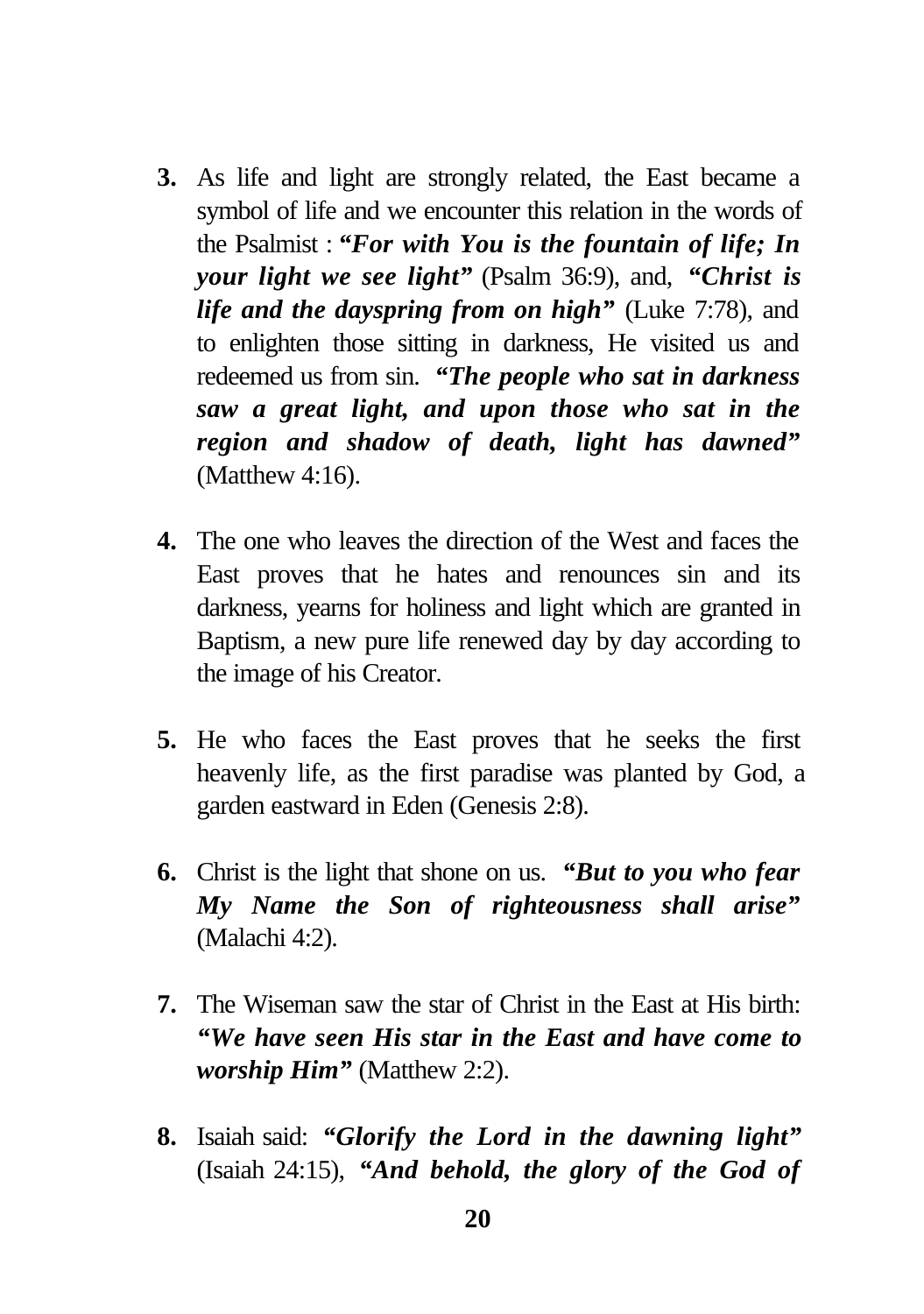### *Israel came from the way of the East"* (Ezekiel 43:2).

**9.** When the mother or the guardian father says, *"I believe for this child"*, they mean they believe in the grace that is granted to the child in the Sacrament of Baptism, which is the grace of sonship to God and the spiritual preparation for the Kingdom of God. This also means that they undertake to teach the child the principles of faith, church tradition and dogmas, as if engraving on stone.

# **The raising of the hand and the Covenant with the Lord Christ**

When the baptised or the child's parent faces the East and raises their right hand, repeating the words of the covenant with Christ, they are praying for God's help to fulfil this holy covenant.

#### *NOTES:*

Some people say, when the mother turns from the West to the East, she must change her child from her left arm to her right arm, hence this means that she will raise her left hand during the confession for Christ and the reciting of the Orthodox Creed. I believe this is not correct that she raise her right hand while renouncing Satan, and her left hand while confessing Christ. The Baptismal Rites does not imply this, and therefore, I believe the correct position is for the child to remain on the mother's left arm in both cases, and thus her right hand is raised in both cases.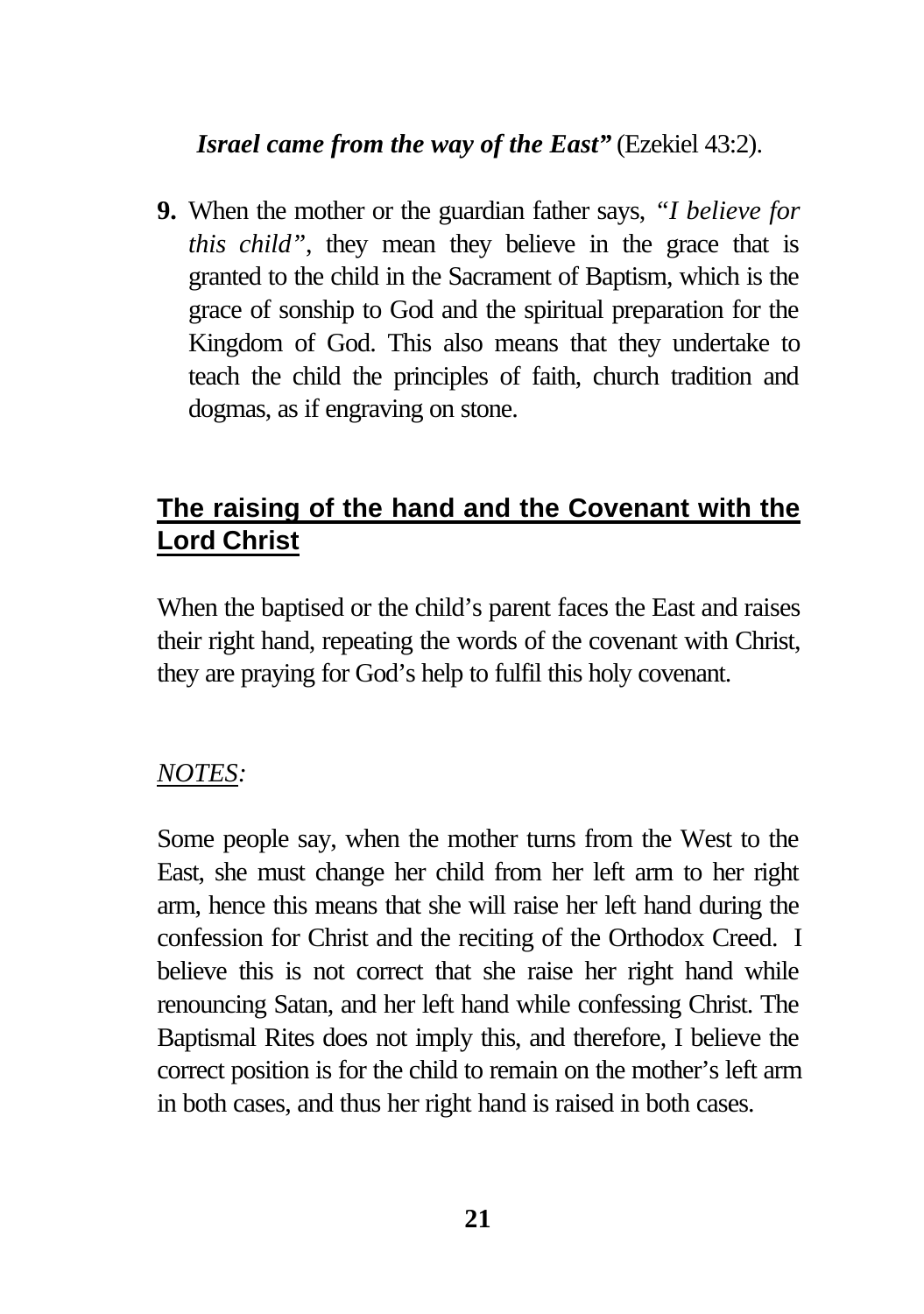Raising the hand has various implications. We shall mention a few :

- **1.** When the person requiring Baptism raises the right hand while looking towards the West and renouncing Satan, they must open the palm of their hand as if avoiding Satan as an enemy and destroyer.
- **2.** When the person requiring Baptism raises their right hand while looking towards the East and reciting the Orthodox Creed, they undertakes before God to keep what is said, and hence the raising of the hand signifies the undertaking of an oath, just as in court and oath is taken to indicate the seriousness of what the speaker says and the necessity of commitment to this undertaking.

After the Rite of renouncing Satan and the confession of Christ is completed, the deacon says :

- V *"From God we ask for the blessing of Baptism for the child."*
- V *"From God we ask for the baptised to complete his life in rejecting Satan and his evil thoughts and destructive counselling."*
- V *"From God we ask God's providence for the baptised for his struggle as a servant of Christ, keeping His commandments and practicing His will, as he lives truly according to the Gospel of Christ."*
- V *"From God we ask providence for the mother or*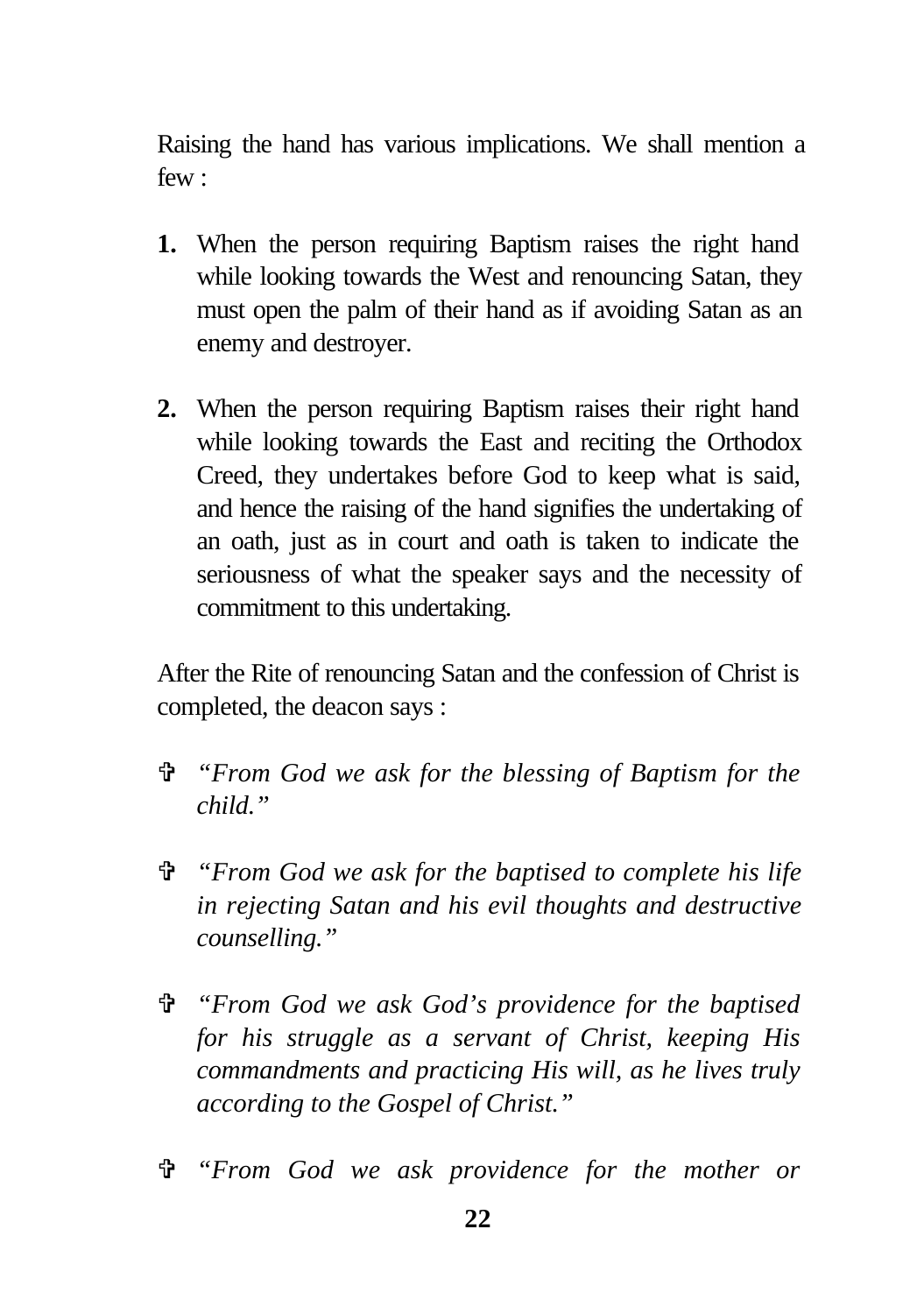*guardian father to accomplish their duty in bringing up the child in the fear of God, and warning them to follow in God's path throughout their life."*

#### *3. OTHER PRAYERS*

- V The priest prays asking God to : *"Establish the obedience of your servants ... give them the power to abandon their past sins, reinforce their faith so nothing will separate them from You. Prepare them on the foundation of Your Apostolic faith, call them to Your pure light. Make them worthy of Your great grace...".*
- $\hat{\mathbf{\Phi}}$  They kneel down and the priest prays for them, placing the Cross on their heads saying : *"Enlighten their understanding by the light of knowledge, cast away every magic, seduction and evil deed, and may they deserve the intimacy of the new Baptism and the incorruptible garment and the forgiveness of sins, as You prepare them to be a temple for Your Holy Spirit".*

#### *NOTES:*

Kneeling for the second time may mean a thanksgiving bow for the grace of freedom from the dominion of Satan and sin, and the acceptance of the soul in the Church Community, just as the leper did when he was healed from his leprosy which denoted his sin, *"He returned and with a loud voice glorified God, and fell down on his face at His feet, giving Him thanks"* (Luke 17:15,16)*.*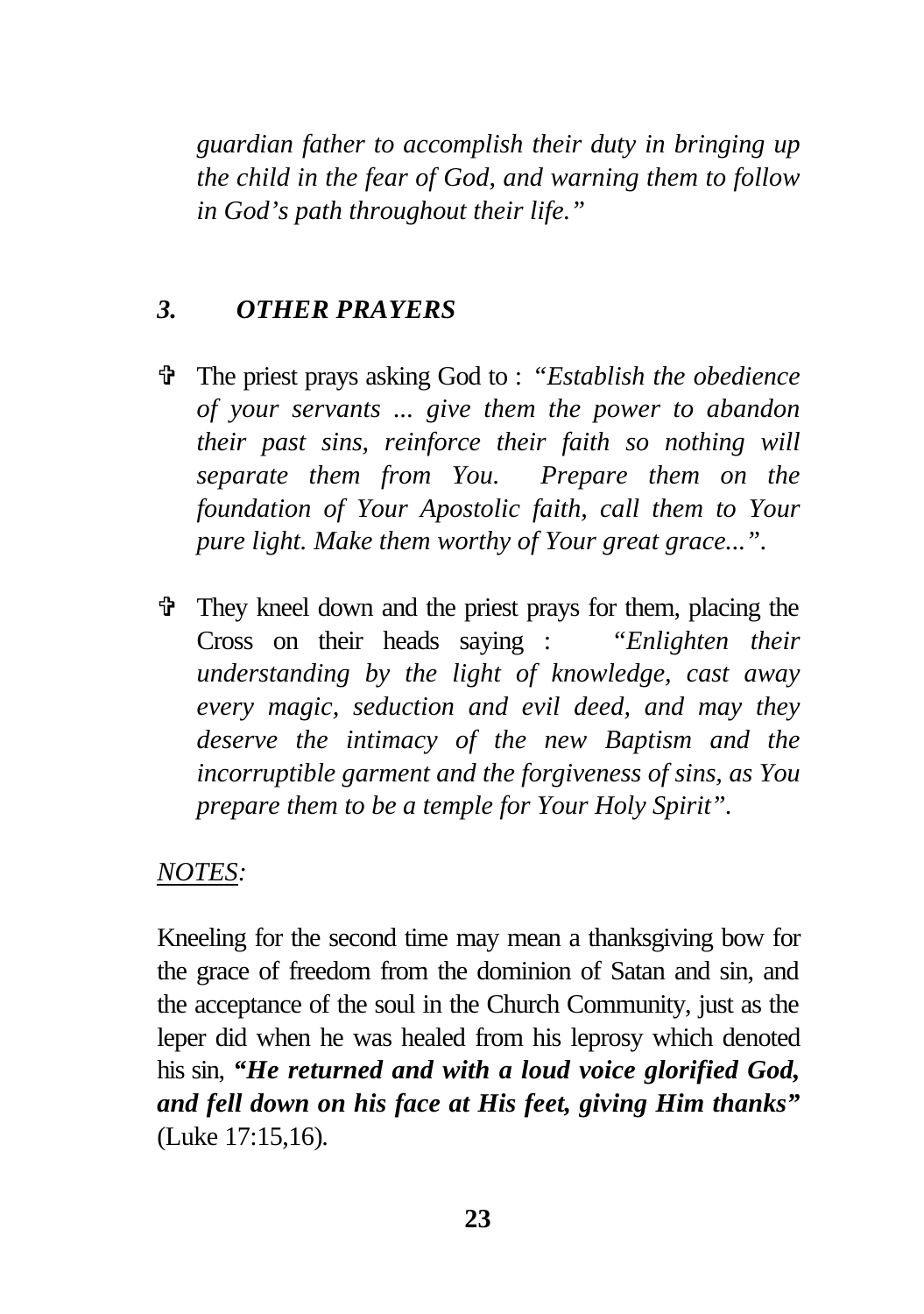V The priest takes the holy oil (Ghaliloun) and anoints the baptised on their heart, back and arms with the sign of the Cross saying : *"I anoint you (the baptised Name) by the ointment of joy, opposing all the deeds of the adversary to implant you in the pleasant olive tree, in the One Holy Universal, and Apostolic Church of God".*

#### *NOTES:*

We notice there are three kinds of oil used in Baptism :

- 1. Simple oil 2. Ghaliloun Oil 3. Myron
- V Simple Oil: pure olive oil, most probably the oil upon which the Apocalypse Vigil of Easter Saturday was prayed. It helps the Baptised to accept the Word of God and understand the Gospel, and simply accept faith.
- V Ghaliloun Oil: called an ointment of joy, which helps the soul to rejoice in the Word of God, the acceptance of faith and entry to the Church Community.

Myron Oil: is the Seal of the Holy Spirit, and it is with this oil that the child is anointed after Baptism, on the body; the senses, joints and heart. All the body's organs are sanctified, and hence the body becomes a temple of the Holy Spirit. The anointing of the Myron are like a royal seal, signifying that this body is a possession of the True King and Lord Jesus Christ. The devil cannot approach it to dwell in it or possess it, as he has no dominion over it. It is possessed by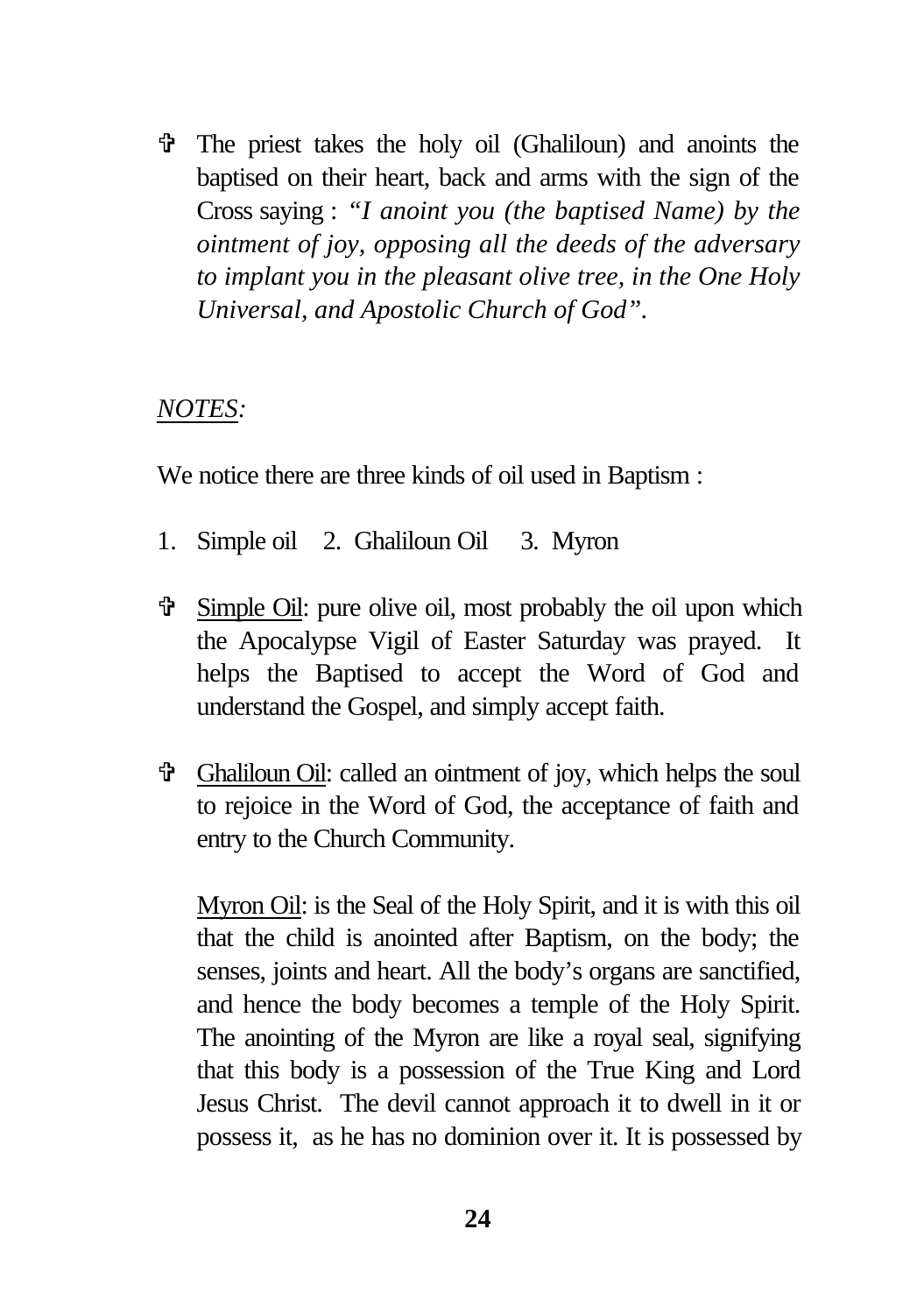the Lord Jesus and sealed by His Seal, that is, the sign of the Cross.

- $\hat{\mathbf{v}}$  The priest prays the prayer of the laying of hands on the catechumens (coming for Baptism) after anointing them with the Ghaliloun saying : *"Search the hearts of Your servants who came to the intimacy of Your grace, and if the evil of Satan is hidden in them, declare it, cast it out from the souls and bodies of Your servants, renew their lives so they may wear the garments of salvation and the weapons of undefeated faith, to become Your flock and sons of Your heavenly shelter and heirs of Your incorruptible eternal Kingdom of Christ."*
- V Then the priest prays : *"Save Your creation from the bondage of the enemy. Accept them in Your Kingdom. Open their hearts to shine by the light of the Gospel of Your Kingdom, and may their lives be accompanied by the angels of light to save them from every conspiracy and every arrow that flies by day and the pestilence in darkness and the terror by night, and cast away from them all intrigues of the profane souls. The wicked soul that worries their hearts, cast it away, make them sleep in Your Holy flock of Your Christ, pure members in the Apostolic Church, pure vessels, blameless souls and children of the light and heirs of the Kingdom. Through Jesus Christ..."*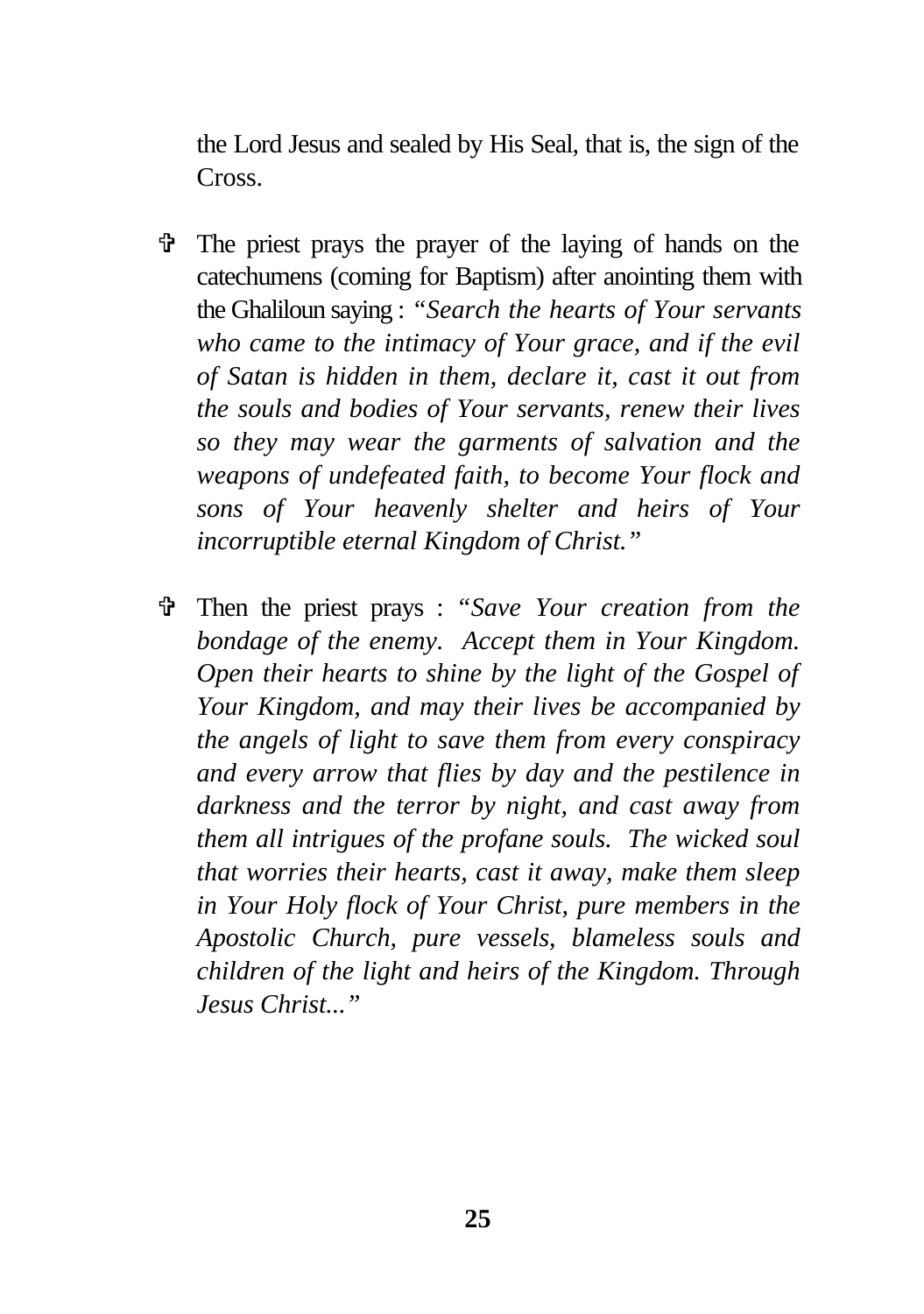# THIRD

#### **SANCTIFICATION OF THE BAPTISMAL WATER**

### **INTRODUCTION**

It is called The Liturgy of Baptism, and is similar to the Liturgy of Eucharist. It includes the Thanksgiving Prayer, readings from the Pauline and Catholic Epistles, the Book of Acts, from the Psalms and Gospels. Then the Litanies are said, followed by an inaudible prayer said by the priest while kneeling before the Baptismal Font. The prayer is very moving and spiritual : *"Send Your power from on High and help me to perform the service of this great heavenly Sacrament, and may Christ be imaged in those granted the anointment of the new Baptism from me. Build them on the foundation of the Apostles and prophets that they may never perish. Implant within them truth in Your One Holy, Universal and Apostolic Church to progress in worshipping You ..."*

The prayers continue similar to the rites of the Liturgy of Eucharist, with the priest, deacon and congregation, until such a time when the priest pours the Holy Myron in the Baptismal Font accompanied by three signs of the cross. This is the moment of the dwelling of the Holy Spirit and the sanctification of the Baptismal water. Psalm 150 is then chanted while the priest baptises the child. Baptism here replaces the Communion in the Rite of the Eucharist.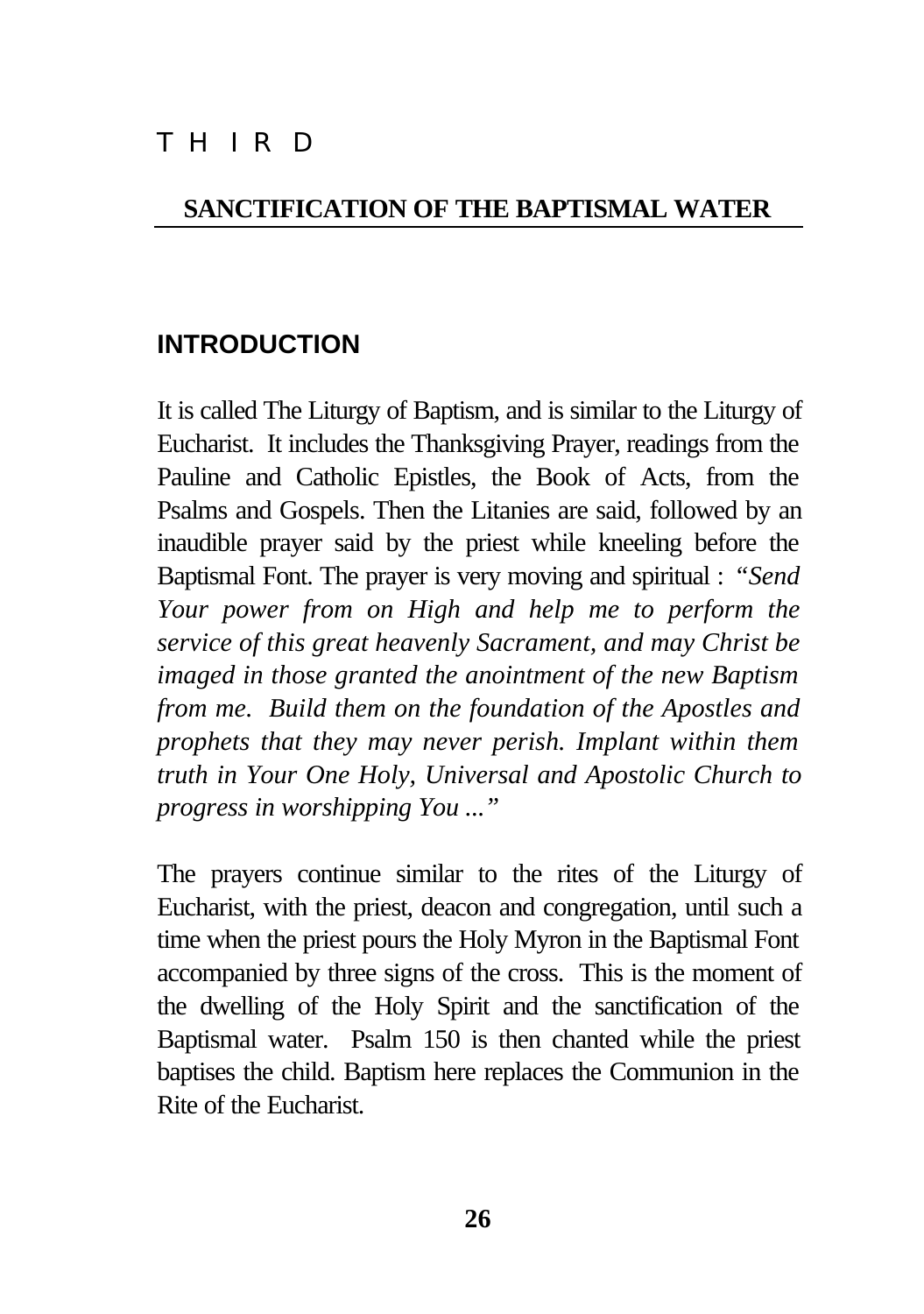

Sanctification of the Baptismal water, through prayers, is done to prepare for the indwelling of the Holy Spirit, and pouring the Myron oil into the water causes the water to become living water, capable by the indwelling of the Holy Spirit, to grant new birth to the soul and body, and

become effective in the salvation of the baptised, enabling them to walk along the path of salvation, and hence enter and see the Kingdom of God. It also gives the baptised the right to become a child of God and the Church, having the right to partake of all the other Sacraments, such as Repentance, Communion, Matrimony and Priesthood.

St. Cyril the Great resembled the Baptismal water at the moment of the indwelling of the Holy Spirit, to a bowl with water which is placed on the fire so it gains heat. Likewise, the Baptismal water gains the power and reflection of the Holy Spirit, to be born of God and the Church as spiritual children.

St. John the Baptist says, *"He will baptise you with the Holy* **Spirit and fire"** (Matthew 3:11). Sanctification of the water is accomplished through the prayer of the gathered church (priest, deacons, congregation), the reading of the Word of God, the signs of the Cross, and finally by the pouring of the Myron into the Baptismal water so that the Holy Spirit dwells on the water grants the baptised person a new nature. *"The earth was without form and void, and darkness was on the face of the deep. And the Spirit of God was hovering over the*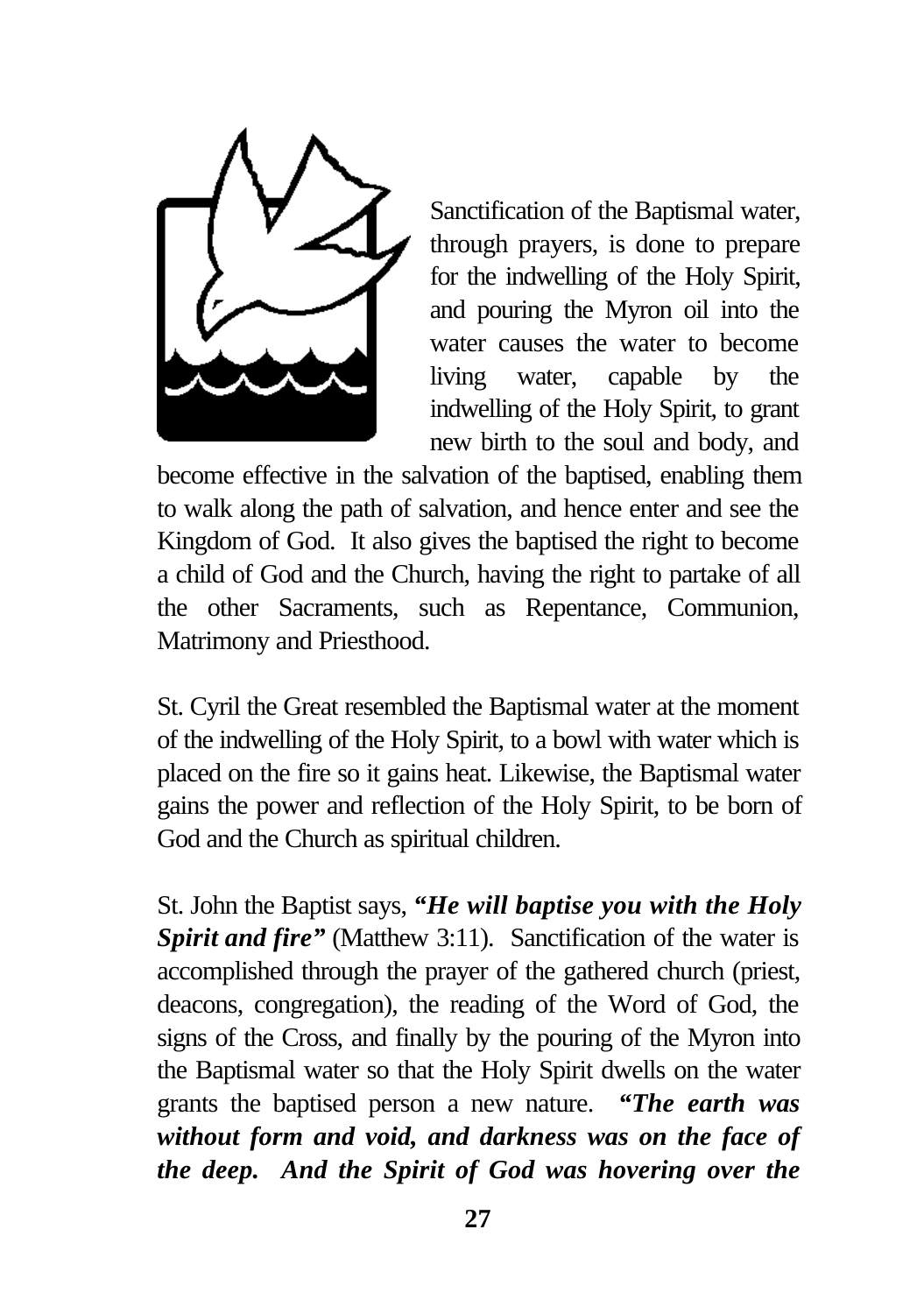*face of the waters, so God created all the creatures, the light, the ferment the earth, the seas, sun, moon, grass herbs, trees, animals, birds and concluded by creating man on His image and likeness. Then God saw everything that He had made, and indeed it was very good"* (Genesis 1).

In Baptism, man is void of any virtue, and his soul is empty because of the original sin, so the Spirit of God hovers over the Baptismal font in the likeness of God in righteousness and holiness of truth; just as the first creation was from water and spirit, so also the new creation is from water and spirit, the Baptismal water upon which dwells, the Holy Spirit.

# **THE RITE OF THE SANCTIFICATION OF THE BAPTISMAL WATER**

The baptismal font is filled the clean water. Then the following steps and prayers take place :

- 1 The priest takes the simple oil or Apocalypse oil, and pours it into the Baptismal water three times with the sign of the Cross, and with every sign of the cross, the deacons say, *"Amen"*.
- 2. He prays inaudibly or quietly : *"Call Your servants to the pure light, make them worthy of this great grace of the holy Baptism, fill them with the power of Your Holy Spirit..."*.
- 3. Then after bestowing peace, he prays the Thanksgiving Prayer.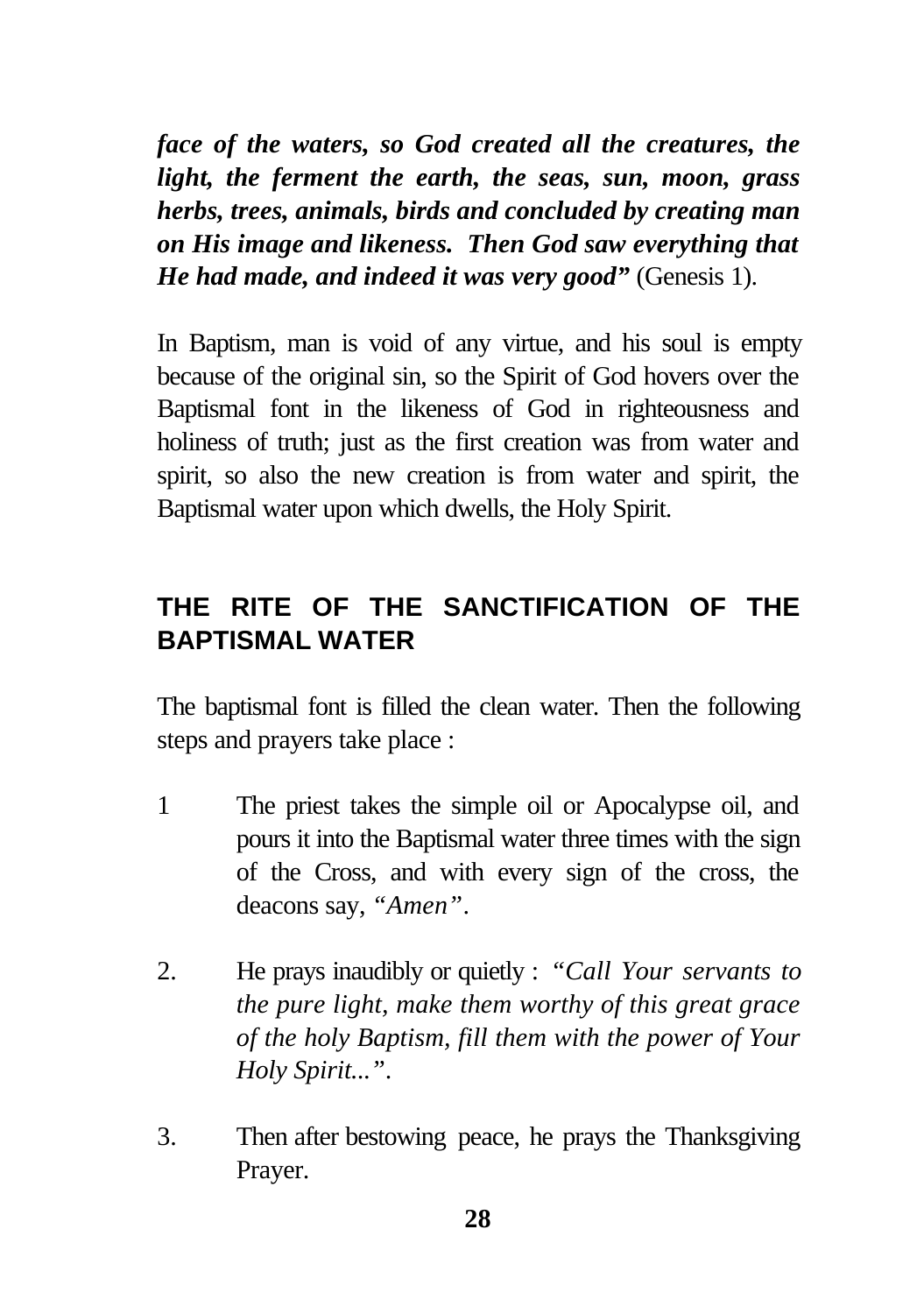- 4. He places five spoonfuls of incense in the censer together with three signs of the cross, then prays the mystery of the Pauline incense, *"O God the Great and Eternal".*
- 5. One of the deacons read the Pauline epistle to Titus (2:11-38) which talks about the difference in attitude of a person before Baptism, in ungodliness and worldly lusts, and after Baptism, living righteously in love and peace with all people. He calls Baptism, *"The regeneration and renewing of the Holy Spirit"* (3:5*).*
- 6. The priest prays the second Pauline mystery, *"O God of knowledge, giver of wisdom..."*, asking God to grant us a mind free of wandering, and a clear understanding that we may learn and understand the teachings of St. Paul, so that we may emulate him in deed, struggle and in faith and receive the glorious unperishable crown.

Then he prays the Catholicon mystery, asking God to help him and his people to walk in the steps of the apostles, and to imitate and share in their struggle for God's sake, in order to spread the faith and proclaim the good news of the unsearchable riches of God's mercy, and to bless this vine which His right hand has planted through His holy apostles teachings, preaching and epistles.

7. Meanwhile one of the deacons reads the Catholicon from the First Epistle of St. John (5:5-14)*,* which speaks about overcoming the world by faith in the Lord Jesus Christ, and about the three witnesses : the spirit, water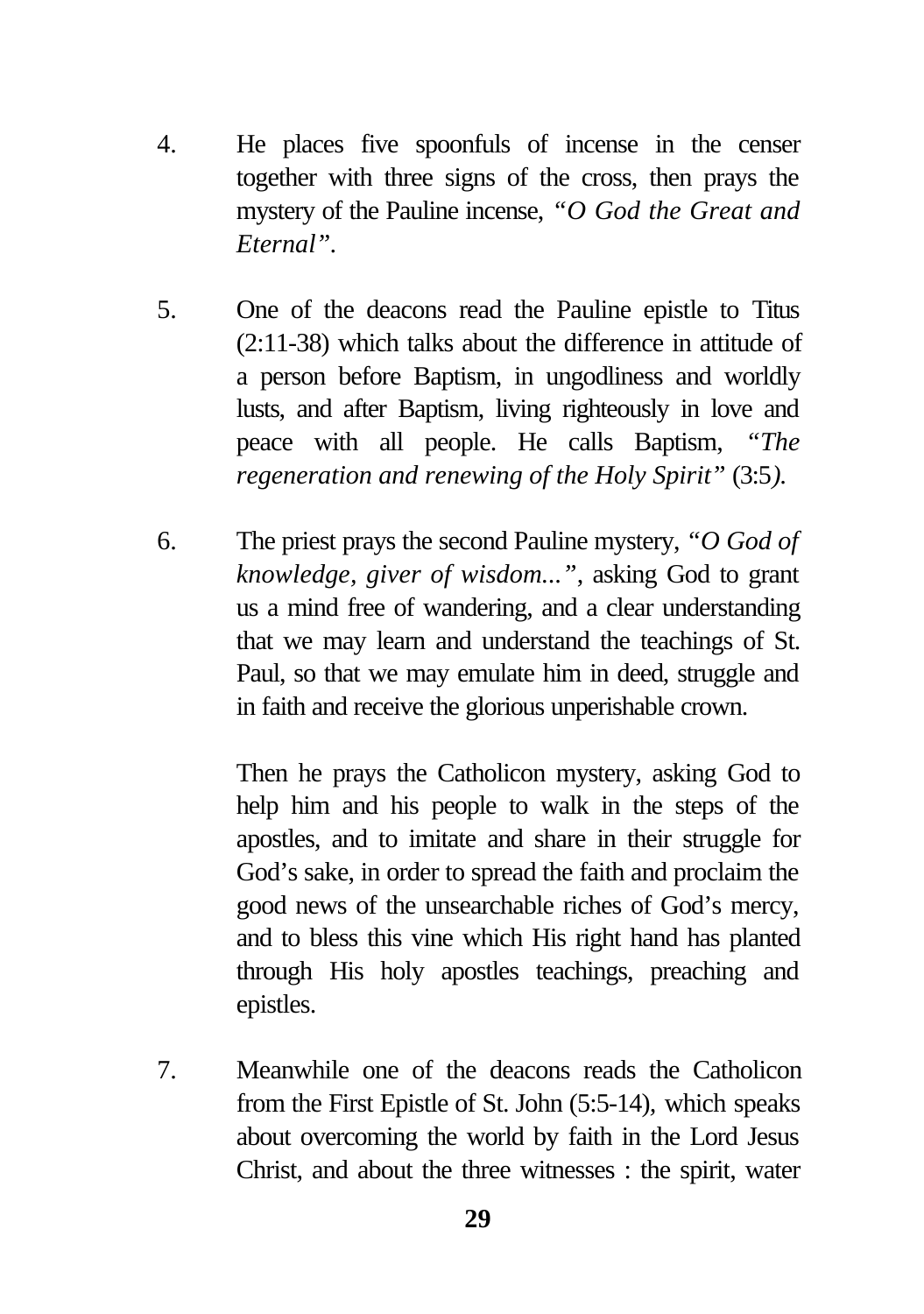and blood, and all these are present in Baptism. Baptism is founded on the Blood of Christ and the atonement of the Cross, the font is filled with water, and by prayer the Holy Spirit dwells upon it. Hence, the presence of all three - the Spirit, the water and the blood - causes Baptism to be correct and effective.

- 8. The priest prays the Praxis (Acts) mystery, asking God to accept from him this sacrifice of incense, and send down upon him and His congregation in return His abundant mercy, making them pure from all sin, and making them worthy to serve Him in holiness and righteousness all the days of their life. One of the deacons read the Praxis from the Book of Acts (8:26- 40), which mentions the incident of the Ethiopian eunuch, who was baptised after he proclaimed the true faith in Jesus Christ saying: *"I believe that Jesus Christ is the Son of God"* (Acts 8:38), and so St. Philip baptised him by immersion in the nearby river, and then they came up out of the water, just as the Lord Jesus on His baptism, *"Then Jesus, when He had been baptised, came up immediately from the water"* (Matthew 3:16).
- 9. The Trisagon is sung and the priest says the Prayer for the Gospel with its relevant responses.
- 10. A deacon then reads Psalm 31 (1,2), blessing those whose sins are forgiven and transgression is covered by Baptism. Then the gospel is read from St. John (3:1-21) which narrates the meeting of Nicodemus with the Lord Jesus, and the speech of Christ about the importance of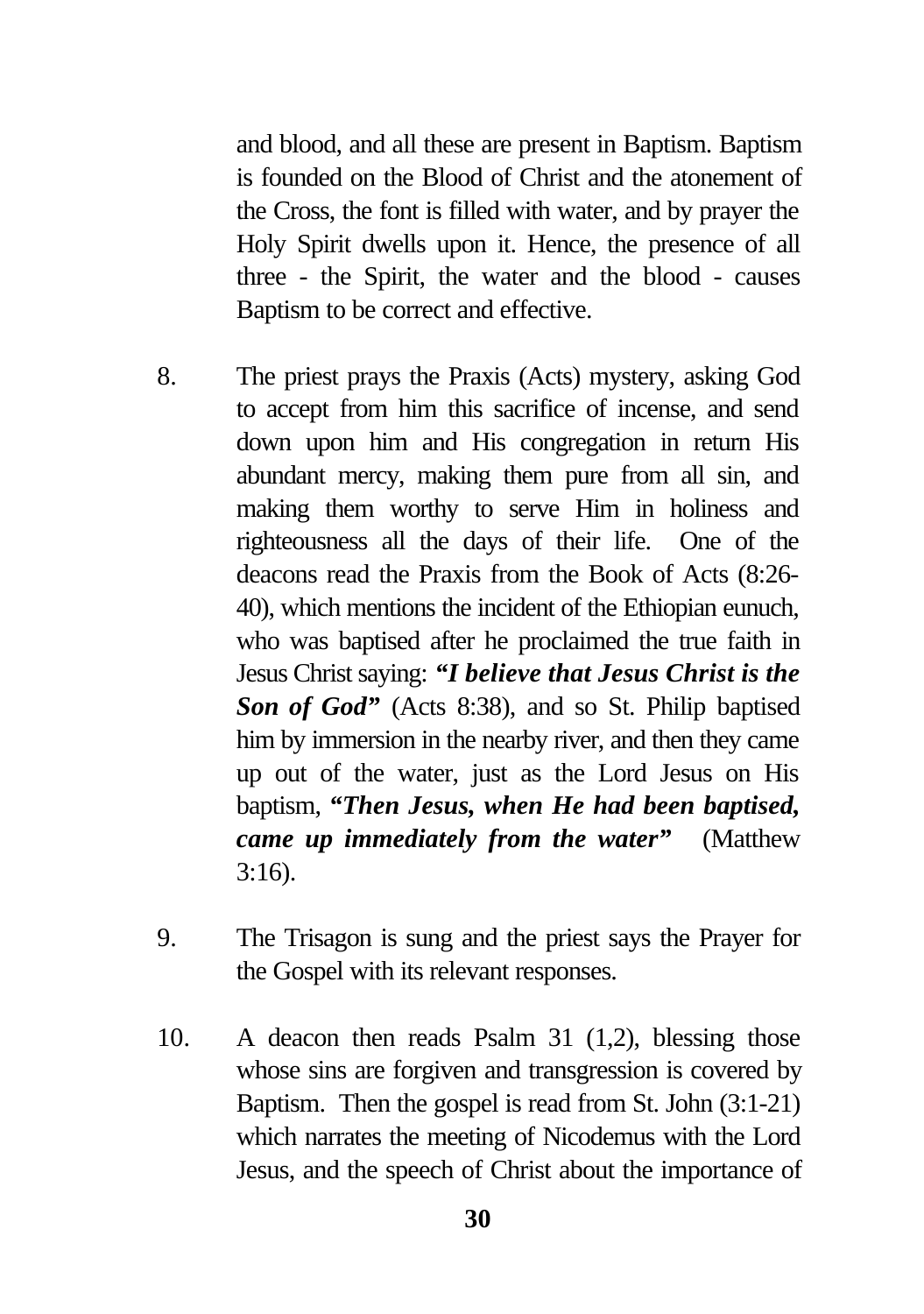Baptism and His definite assurance of its necessity for salvation and entering the Kingdom of God, saying: *"Most assuredly, I say to you, unless one is born again (from above) he cannot see the Kingdom of God"* (John 3:3), and, *"Most assuredly, I say to you, unless one is born of water and the Spirit, he cannot enter the Kingdom of heaven"* (John 3:5), *"That which is born of the flesh is flesh, and that which is born of the Spirit is spirit"* (John 3:6), and, *"We know that flesh and blood cannot inherit the Kingdom of God"* (1 Corinthians 15:5), but the spiritual person born of the Holy Spirit.

- 11. During the Gospel reading, the priest prays the mystery of the Gospel : *"O You, who are long suffering, abundant in mercy and true, receive our prayers...".*
- 12. The priest then prays the Seven Minor Litanies, as in the Laqqan Prayer, and the Sacrament of Anointing the Sick, and others. These are :
- V The Litany of the Sick
- V The Litany of Travellers
- $\hat{\mathbf{\Phi}}$  The Litany of the air of heaven, or fruits, according to the season. In the period between 12 Baounah to 9 Baba, the Litany of water is said as it is the flood season. In the period from 10 Baba to 10 Tubah, the Litany of plants is said as it is the season of plantation. In the period from 11 Tubah (Epiphany) to 11 Baounah, the Litany of air and fruits is said,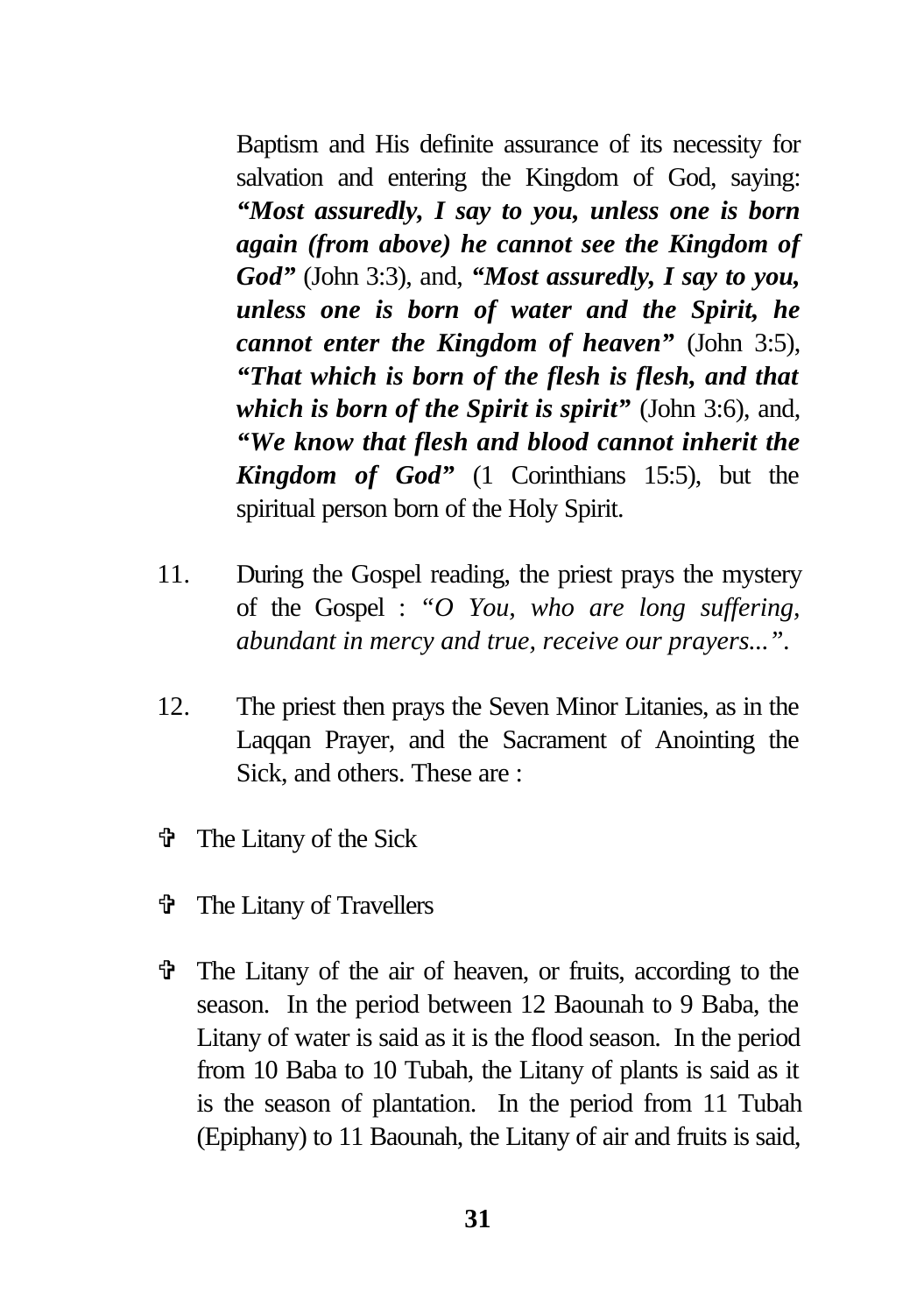as during this time plants bear fruits and need adequate environment so it flourishes. Then comes the harvest.

- V The King's Litany
- V The Litany of the Deceased
- V The Litany of Oblations
- V The Catechumens Litany where the priest asks God to have mercy on them and let His Word abide in their hearts, and make them worthy of the New Birth (Baptism) for the forgiveness of sins, and preparedness for them to become holy temples for His Holy Spirit. These litanies are prayed by the priest raising incense.
- 13. The priest prays a short prayer saying : *"Send Your holy power to precede the Baptism and prepare Your servants to receive this pure Baptism for the remission of their sins."*
- 14. The priest prays for the laying on of hands, that is, he places his hands on the head of the baptised saying, *"Dwell upon them Lord, walk with them and help them in every good deed".*
- 15. The priest kneels humbly before the font, resembling the River Jordan. Then the priest prays saying : *"Cleanse my soul and body's profanity, purify me completely. Send Your power from on high and strengthen me to perform the service of this great heavenly sacrament. May Christ be formed in them, who are*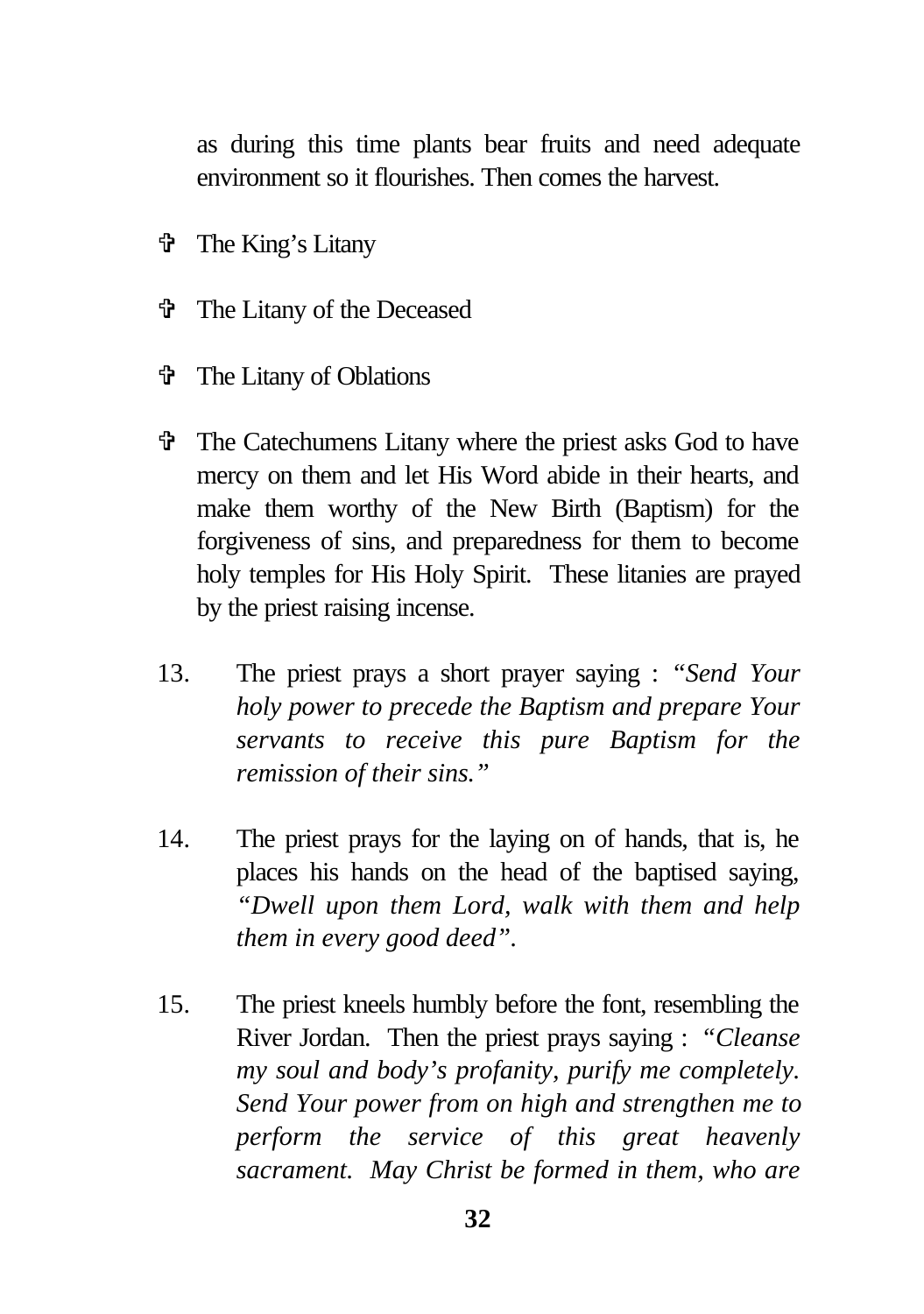*being granted the seal of new birth, from me a sinner"*, as if saying with St. Paul : *"My little children, for whom I labour in birth again until Christ is formed in you"* (Galatians 4:19), *"build them on the foundation of the apostles and prophets"*, as if saying with St. Paul, *"Having been built on the foundation of the apostles and prophets, Jesus Christ Himself being the chief cornerstone"* (Ephesians 2:20).

- 16. The priest then prays the three Major Litanies.
- 17. The attendants pray the Orthodox Creed.
- 18. The priest takes the Holy Ghaliloun oil, pours some of it into the Baptismal font three times with the sign of the Cross to sanctify the water.
- 19. The priest prays, *"We ask You our King for Your servants, sanctify them and strengthen them so through this water and oil You abolish all the power of the adversary and wicked spirits, prevent them from perishing..."*.
- 20. He breathes three times in the water while praying, *"Sanctify this water and this oil to cause new birth, amen. Eternal life, amen. An incorruptible garment, amen."*
- 21. He makes the sign of the cross on the water three times saying, *"O God the Pantocrator, touch this water so*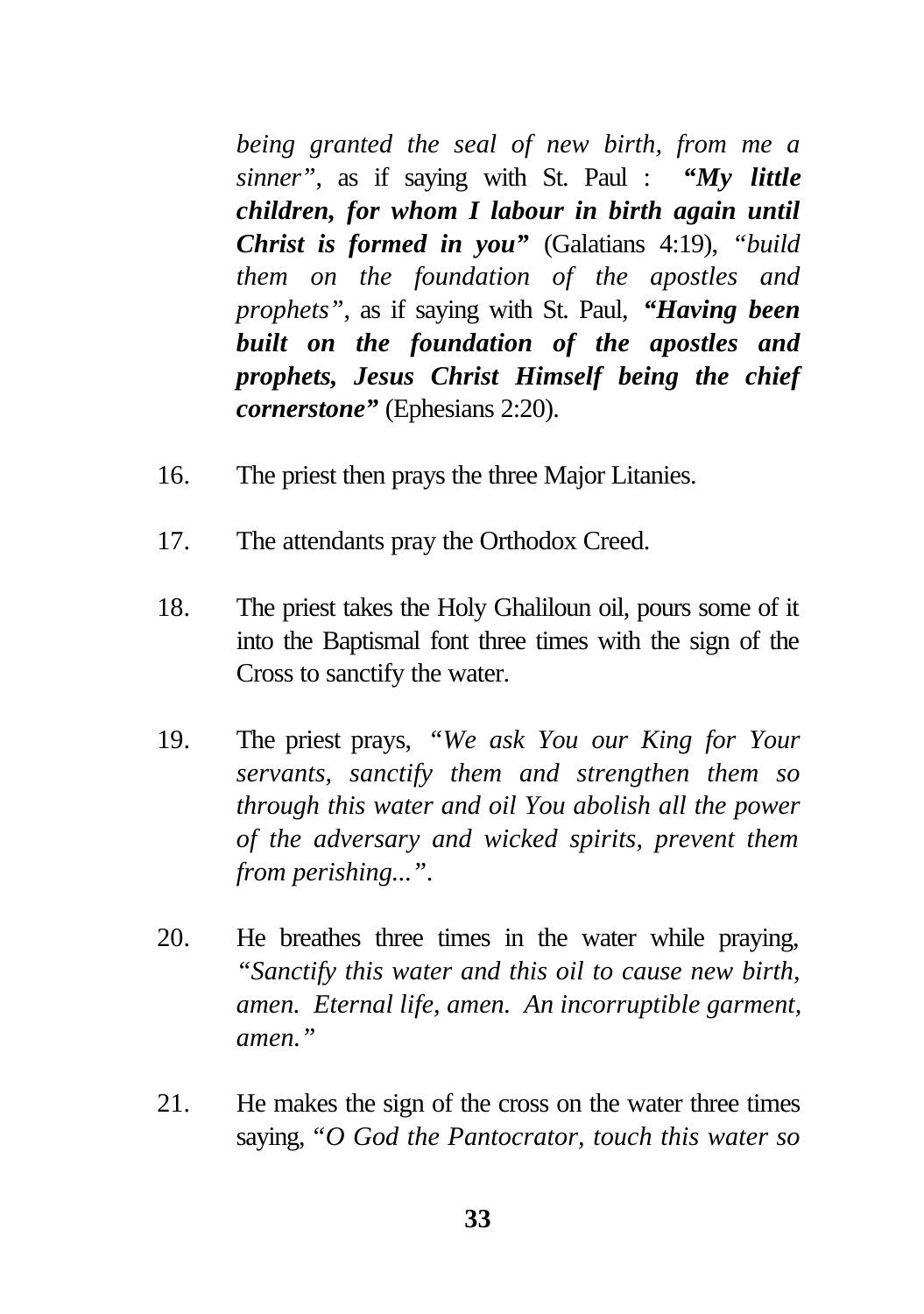*by it and by Your Holy Spirit You may renew the birth of Your servants."*

22. The congregation chants the Espasmos, *"Hail to John the forerunner ... Through the intercessions of the Theotokos, Saint Mary"*, then the Liturgy of Baptism Starts.

## **THE LITURGY OF BAPTISM**

1. The priest, while signing the water, says : *"The Lord be with you all"* And the congregation responds, *"And with your spirit".*

> The priest says : *"Lift up your hearts".* And the congregation responds, *"They are with the Lord".*

> The priest says : *"Let us give thanks to the Lord"* And the congregation responds, *"It is right and worthy".*

> The priest continues : *"We lifted our eyes to You Lord ... You split the springs and valleys ... You ordered the rock to overflow water for your people..."*

> These three sections are prayed by the priest, following the example of the three prayers which follow the bestowal of peace with the sign of the cross : *"The Lord be with you all"*, in the Liturgy of Eucharist.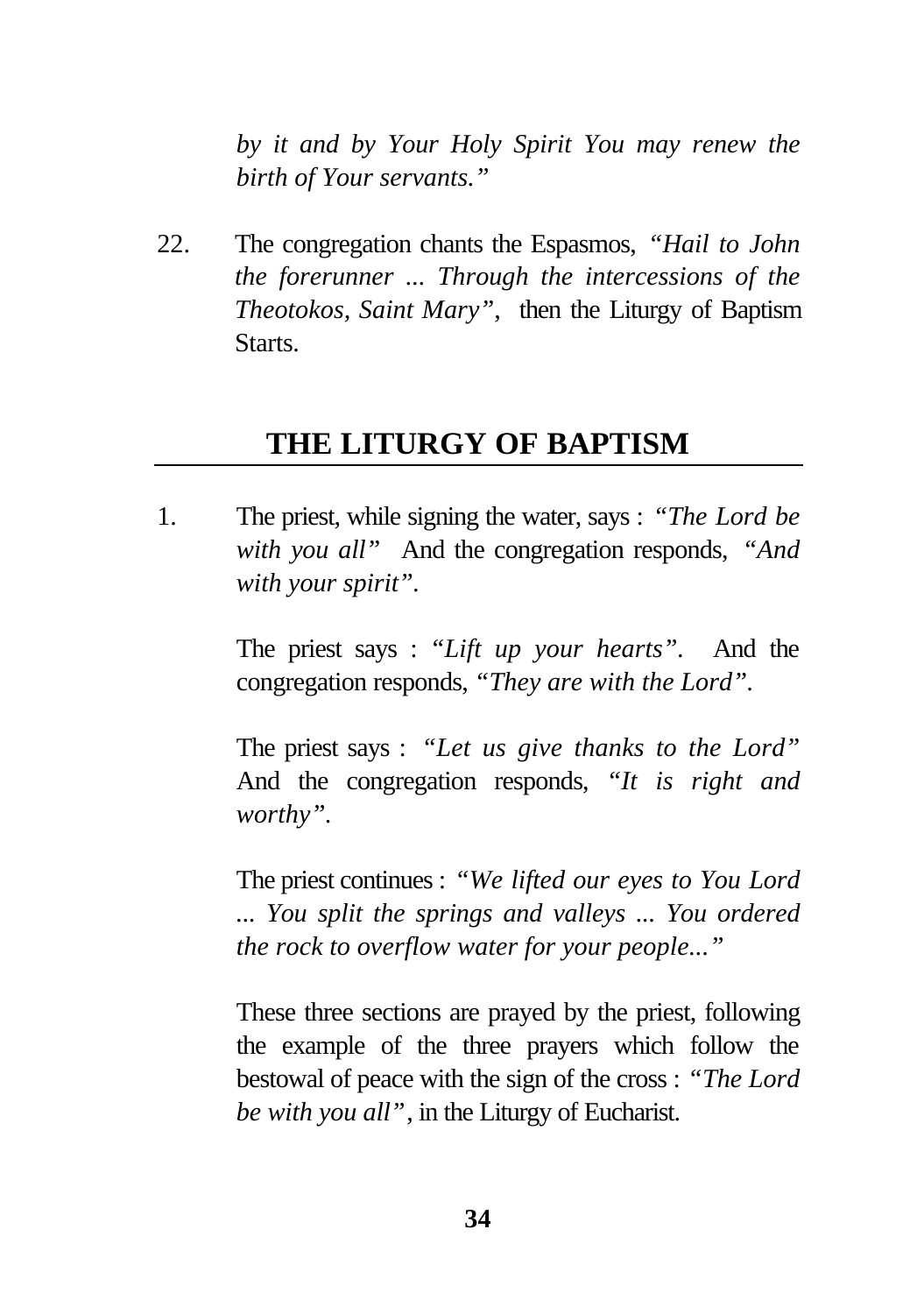- 2. the priest says *"Agios"* three times with three signs of the Cross in the water, followed by *"Holy, Holy, Holy, truly O Lord You are Holy ... grant the water the grace of the Jordan, the power and heavenly comfort. Upon the dwelling of Your Holy Spirit, grant it the blessing of the Jordan, amen ... give it power to become life-giving water, amen..".*
- 3. He makes the sign of the cross three times on the water saying, *"Your servants who offered their children to You, receive them ... Keep them in the Orthodox Faith all the days of their lives, grant them unperishable love..."* The congregation responds, *"Our Father who art in Heaven...",* followed by the priest saying the three absolutions.
- 4. The priest takes the holy Myron oil and pours a little into the Baptismal water three times, each time with the sign of the Cross to sanctify the water. He does this while saying the three known signs similar to those of the Offering. The deacons respond each time with *"Amen"*. Here the Holy Spirit dwells upon the Baptismal water, and is capable of granting new birth to the baptised person and to purify them from their sins.
- 5. The priest says the following verses from the Psalms (28: 2,3; 31: 5; 65:11; 50:7,9,10; 132:13), while moving the water with the Cross. The deacons respond after every sentence with, *"Alleluia"*, followed by, *"Glory be to God...".*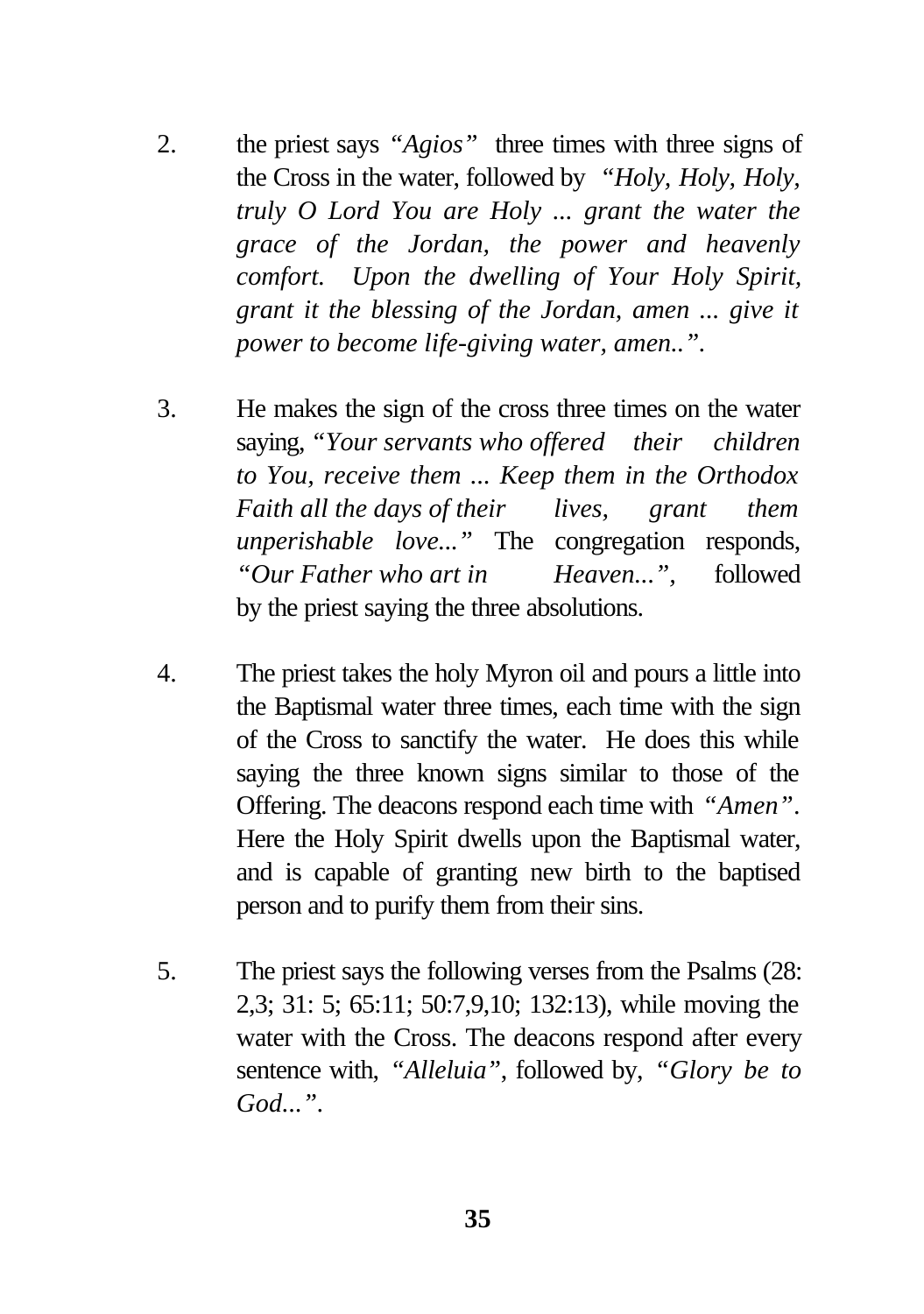### *NOTES:*

The priest stirs the water with the Cross while reciting the Psalms, resembling the angel who was stirring the water of the pool of Bethesda to gain power of healing, *"For an angel went down at a certain time into the pool and stirred up the water, then whoever stepped in first after the stirring of the water, was made well of whatever disease he had"* (John 5:4).

6. The congregation sings the Communion hymn, Psalm 150, during the Baptism.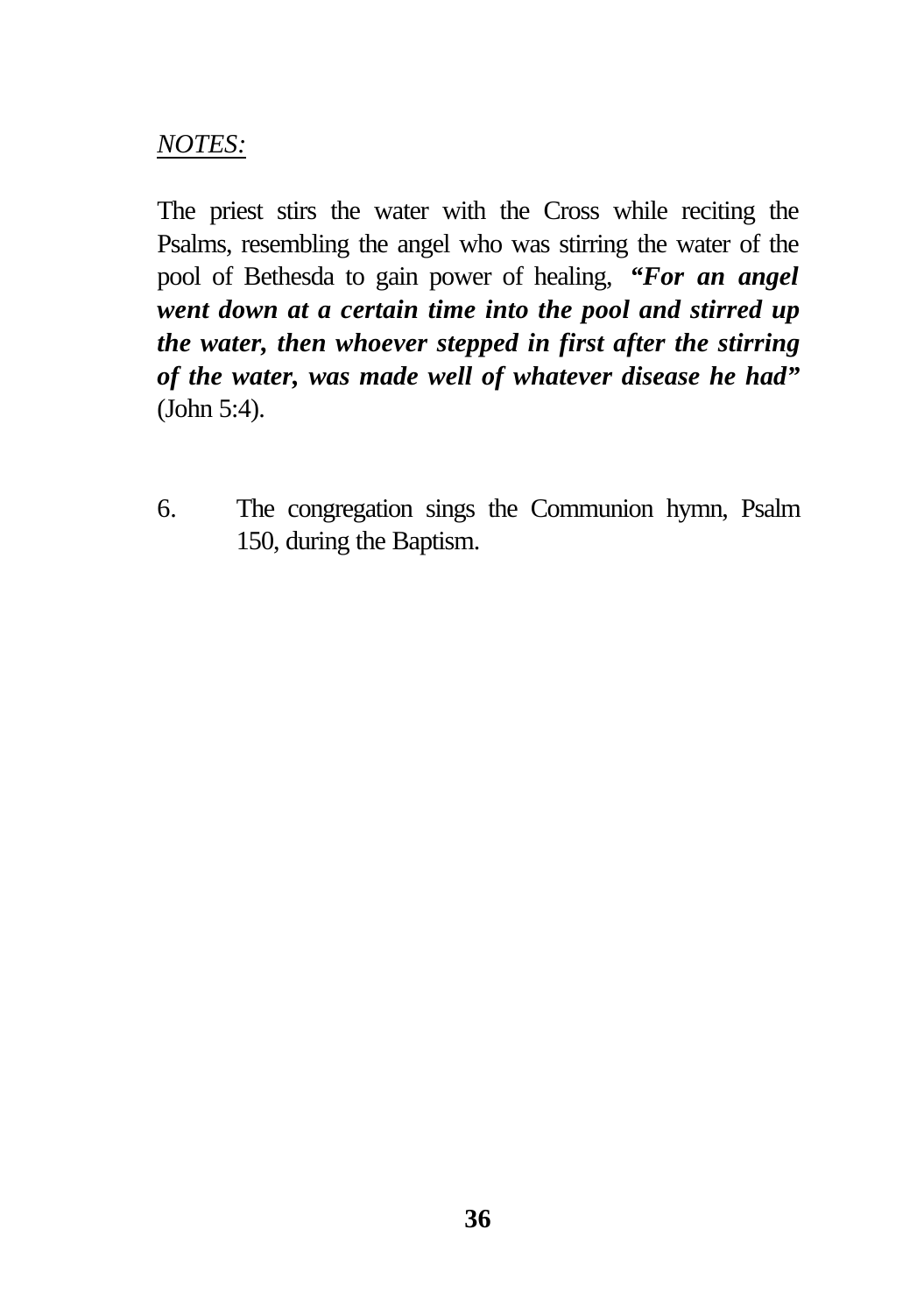# FOURTH **BAPTISM BY IMMERSION**

- 1. The deacon or guardian takes the naked child from the West and brings them to the baptismal Font to the left of the priest and gives the child to him.
- 2. The priest holds the child from under the arms while facing the baby is towards the West.
- 3. He gradually dips the child into the water, until the child is completely immersed, while saying: *"I baptise you ...* (if the baby's does not have a Christian name, the priest must give them a name from the Holy Bible, or a saint's name) *... in the name of the Father..."*, and this is the first immersion.
- 4. He lifts the child from the water and breathes into them, then immerses the child again saying: *"And the Son..."*, this is the second immersion.
- 5. Then he lifts the child from the water and breathes into them again, then immerses the child for the third time in the water while saying: *"And the Holy Spirit"*, and this is the third immersion. Then he lifts the child from the water and breathes into them for the third time.
- 6. The priest lifts the child by his hands above the Baptismal font with his face downwards so that any water in the baby's mouth or nose may come out. If the child delays in breathing, the priest may shake them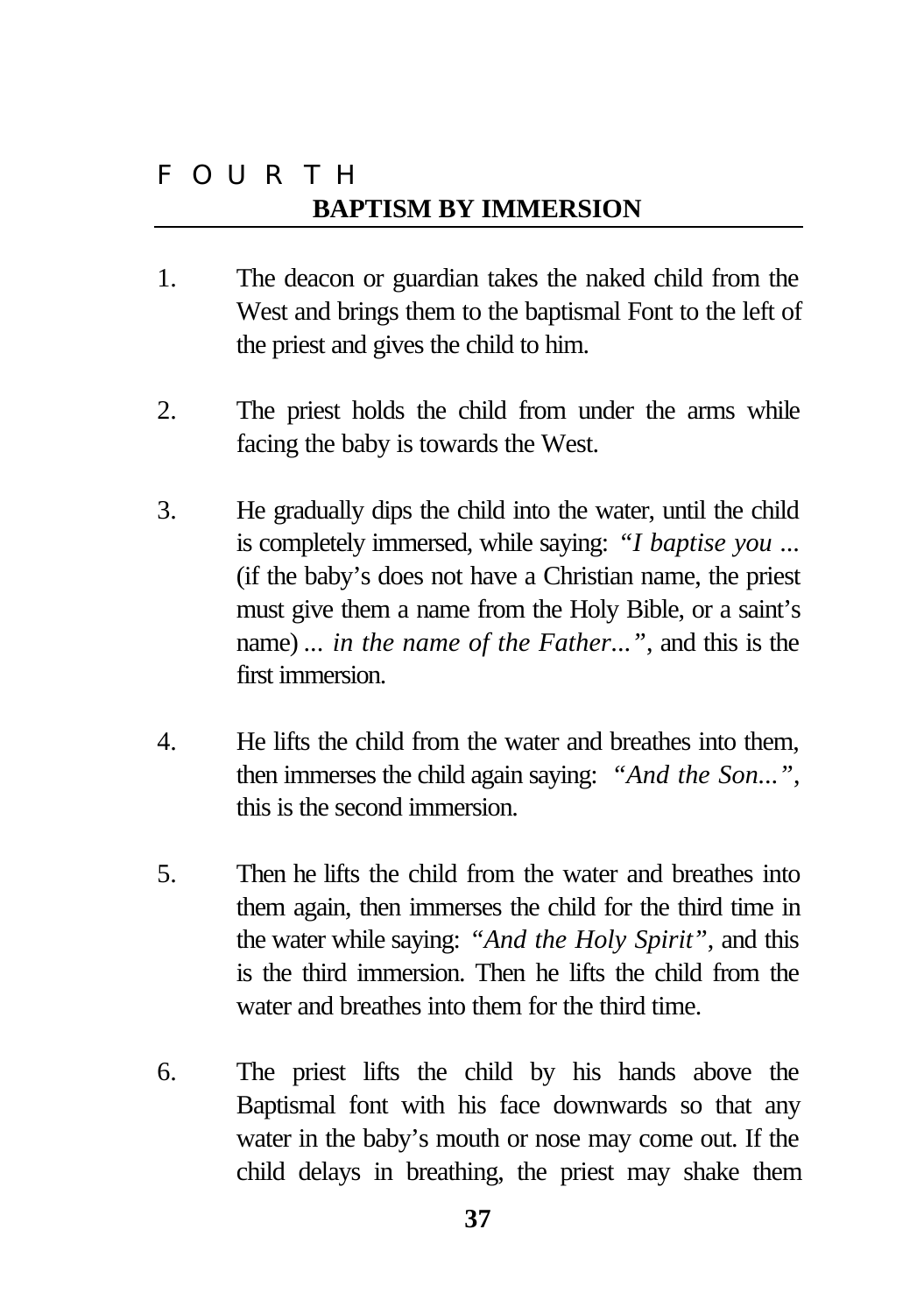gently, and breathe in their face to regain normal breathing.

#### *NOTES:*

- 1. We see the priest receiving the child from the left, and then after baptism giving the child to the mother from the right side. This action signifies that Baptism transforms us from the side of rejection, which is darkness, to the side of acceptance, which is the light. The Syrian Fraction mentions, *"Instead of the sin permeating the world, the Son died on the Cross and restored us from the left to the right providence".*
- 2. The three immersions in Baptism is in the name of the Holy Trinity : The Father, the Son and the Holy Spirit, for the Lord Jesus taught His saintly disciples, *"Go therefore and make disciples of all the nations, baptising them in the name of the Father and of the Son and of the Holy Spirit, teaching them to observe all things that I have commanded you"* (Matthew 28:19,20).

As Baptism is death with Christ and resurrection with Him, through it the believer is granted the blessings of salvation that is accomplished by the death of Christ on the Cross, and as Christ died and was buried for three days, so also immersion of the baptised occurs three times in the Baptismal water, then the child immerges from the Baptismal font as Christ the Lord came out of the tomb. *"Buried with Him in baptism, in which*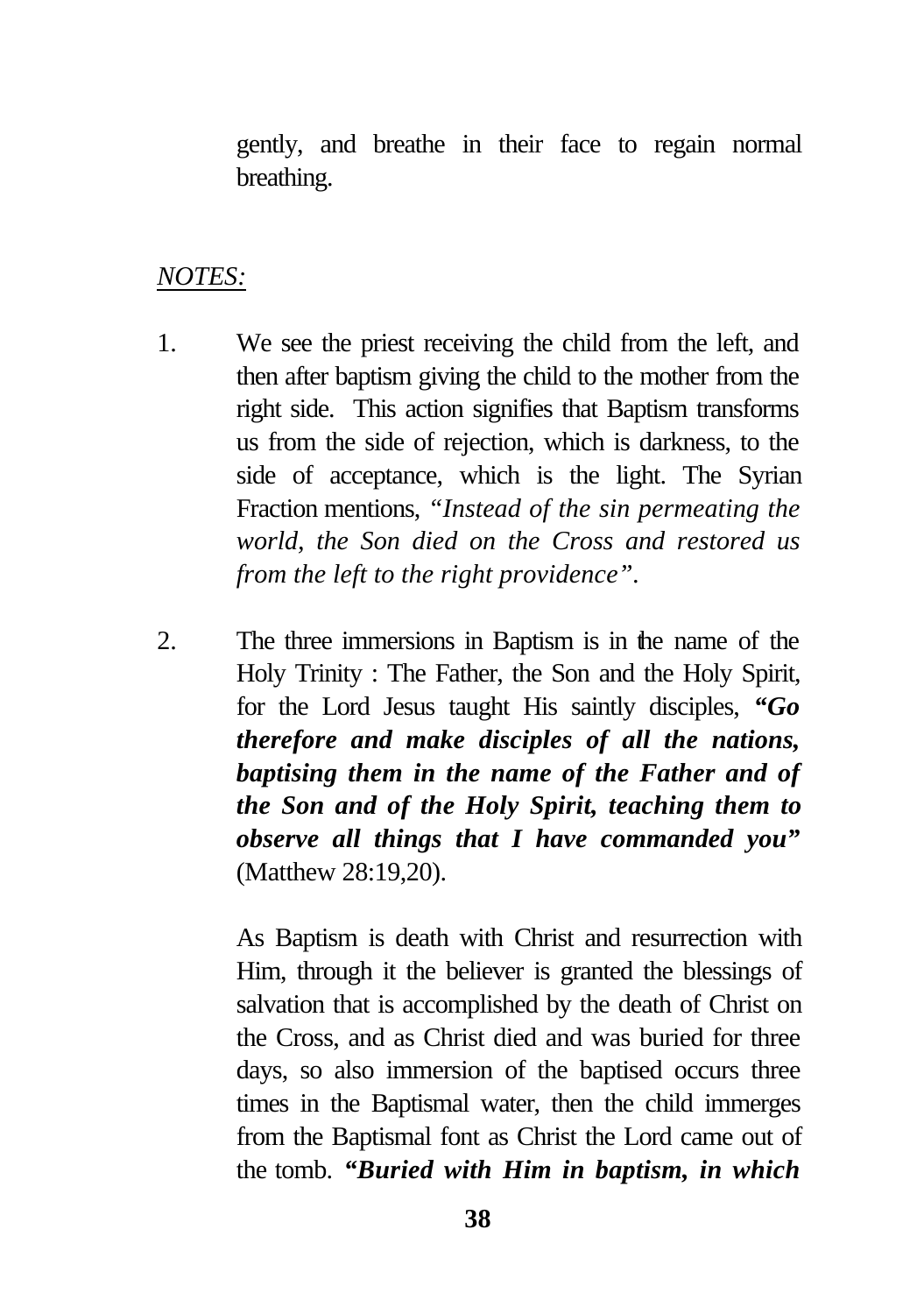*you also were raised with Him through faith in the working of God, who raised Him from the dead"* (Colossians 2:12).

- 3. The priest must be careful with the Baptismal water during Baptism, when taking the child from the Baptismal Font, and handing them to the mother, so that no water spills out from the font and is trodden by feet.
- 4. The mother must take care of the water that is used to wash the towel the baby is wrapped in after baptism, and the baptism clothes the child wears following baptism, as well as the water that is used to bath the baby after the baptism. The water should be disposed of in a spring or well, so that it not be trodden on, for the water contains the holy Myron oil.
- 5. When both male and female children are presented for baptism, the male child is baptised first, to symbolise man being the head of the woman.

# **THE RITE FOR DISCHARGING THE BAPTISMAL WATER**

If the priest wants to discharge the Baptismal water after Baptism, he washes his hands with some water to clear what clings to them from the Myron oil, then washes around the Baptismal font what was sprinkled from the Baptismal water that contained some Myron, and pours it into the font.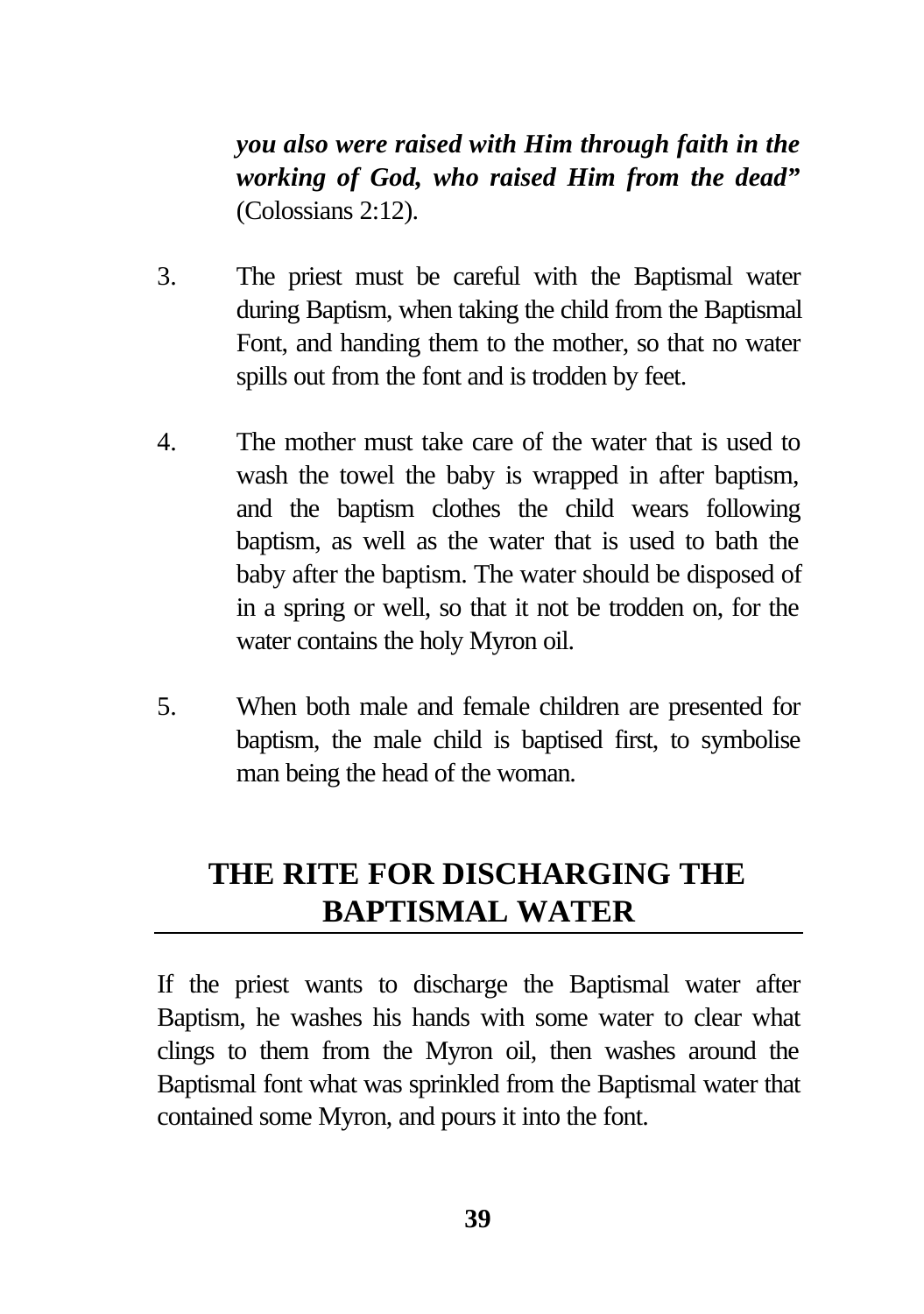Then the priest prays, *"We ask and entreat Your goodness, O Philanthropic One, O Lord, to return this water to its first nature to be restored to the earth..."*

Then he opens the plug below the Baptismal font so all the water trickles into the reservoir in the ground. Thus the Baptismal rite ends.

### *NOTES:*

- 1. It is not advisable to keep the Baptismal waters which contain the Apocalypse oil, Ghaliloun oil and Myron oil, without discharge for a long time, otherwise the water, due to the oils, may rot. It is advisable for the Liturgy of Baptism to be prayed at each Baptism and for the water to be immediately discharged after Baptism. In extreme conditions, the water must not be kept in the Baptismal font for more than three days.
- 2. It is wrong to add new water to the Baptismal water after its sanctification, as we do not add wine to the chalice after the sanctification and transubstantiation.
- 3. When building the Baptismal font, care must be given to make it deep and wide enough to contain adults of other denominations, who join our Church and are baptised, or certain persons whose baptism, for various reasons was neglected by their parents. Hence during baptism, the priest says, *"If you ... were not baptised, I now baptise you in the name of the Father and of the Son*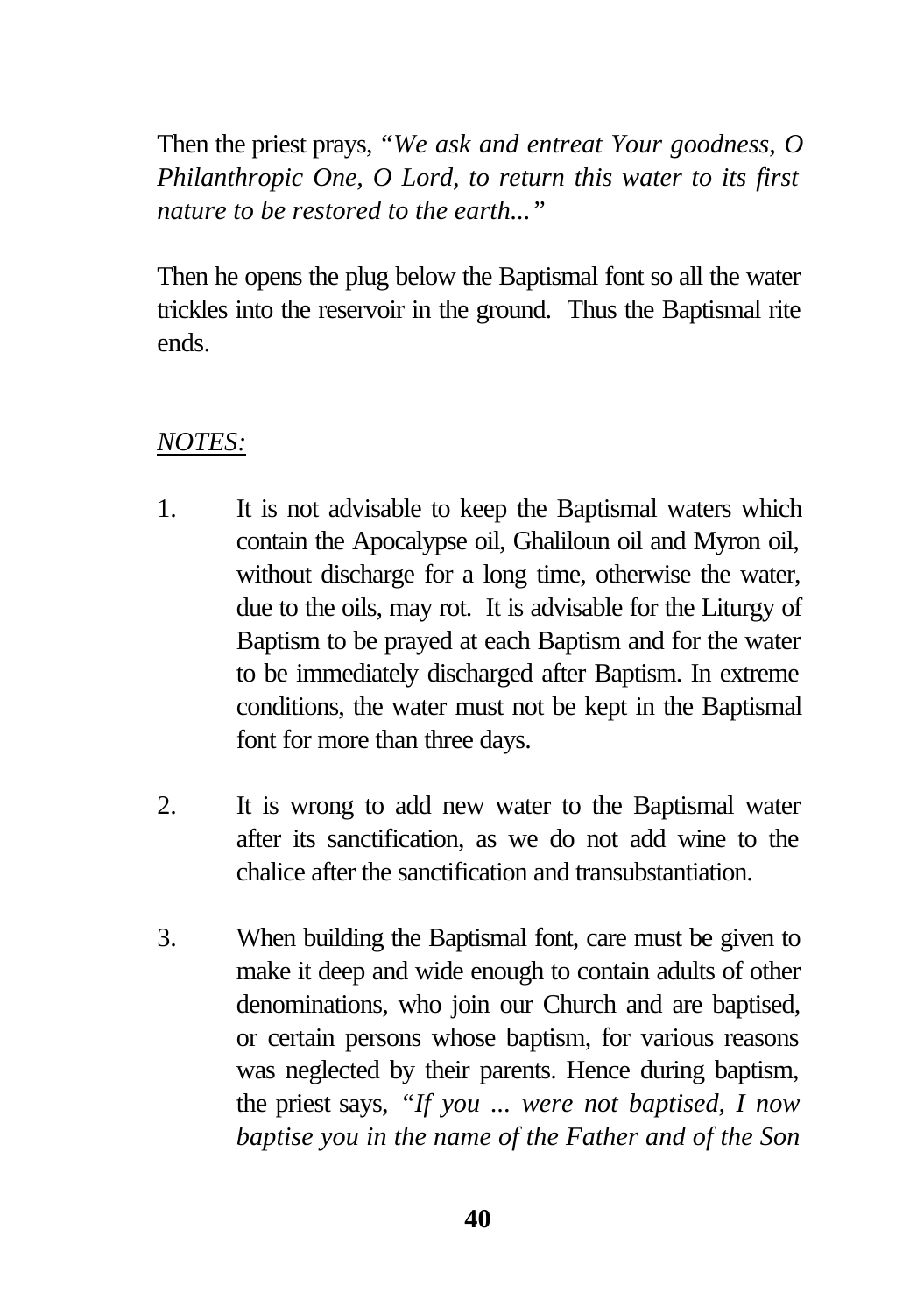*and of the Holy Spirit"*, and immerses the person three times as usual.

If the Baptismal font is not spacious enough to contain an adult, it is possible to provide a large container big enough to make it possible to completely immerse the person according to the Baptismal Rite by immersion. Following the baptism, the container must be broken or only specified for this purpose as it is sanctified and ordained by prayers and Myron poured into it.

4. It is better to build a sink near the Baptismal font for the priest to wash his hands after Baptism, so he does not wash his hands in the font, and for the sink to flow into the same reservoir as the Baptismal font.

### **THE ADULT BAPTISM IS AS FOLLOWS ...**

If the person to be baptised is a man, then after completion of the Rite of Renouncing Satan and recitation of the Orthodox Creed, and the Liturgy of Baptism, the attendants should leave the Baptismal room, so the baptised may undress, and go down into the Baptismal font immersed up to his neck, then the priest comes and dips his head in the Baptismal water three times saying: *"I baptise you ...) in the name of the Father and of the Son and of the Holy Spirit".*

Then the priest leaves the room, and the baptised person arises out of the Baptismal water and dries his body by the prepared towel, then wears his underwear. Then the priest comes and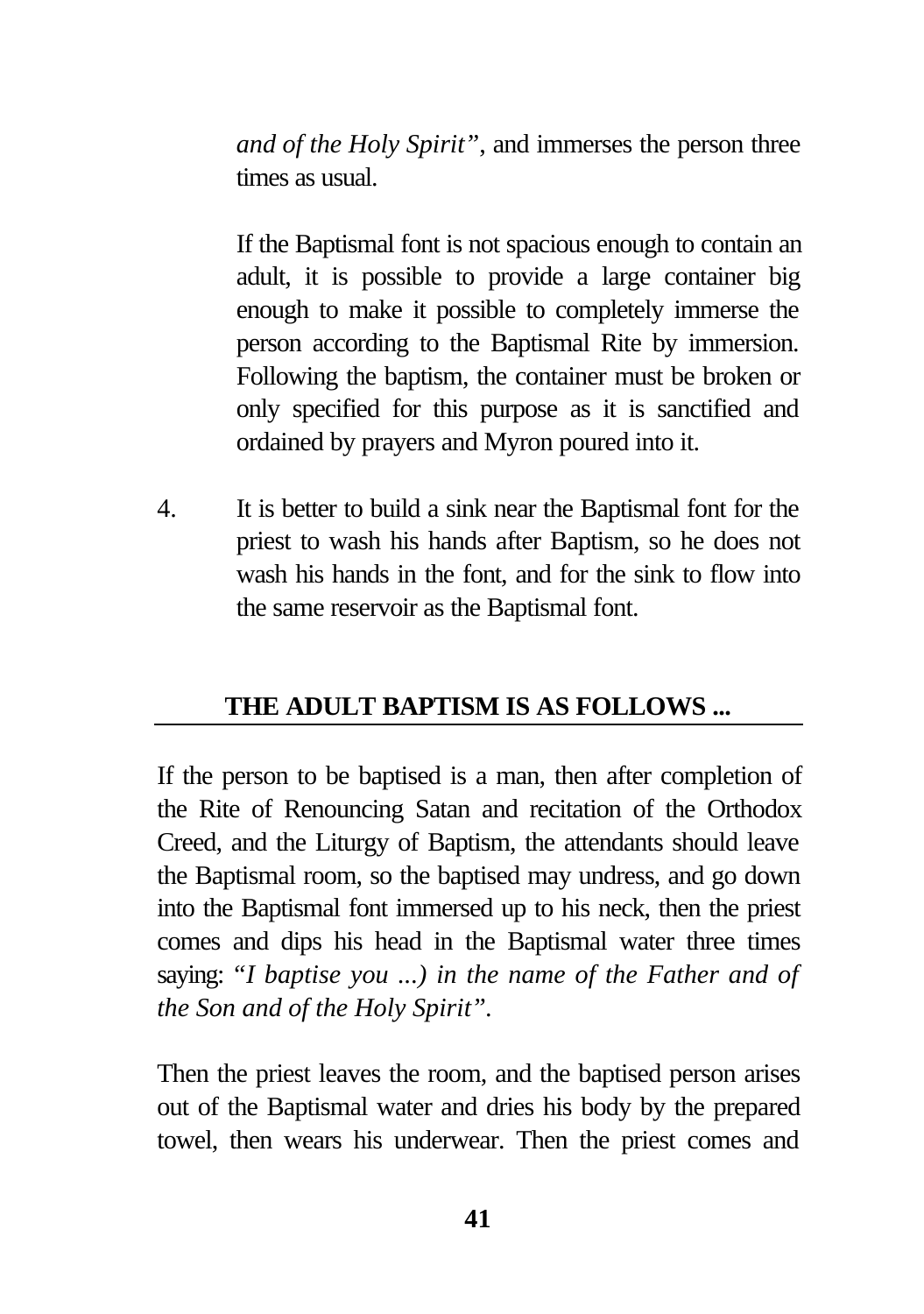anoints him with the Myron oil 36 times. Then he dresses in garments appropriate for this happy occasion.

If the person to be baptised is a woman, after the priest prays the Liturgy of Baptism and performs the Rite of Renouncing Satan, the profession and Orthodox Creed, he leaves the room and asks the deaconess to assist the woman to undress, and go down into the Baptismal font immersed up to her neck. Then the priest enters and places his hand on the woman's head (preferably he should be standing behind a curtain) and immerses her in water three times while saying: *"I baptise you ... in the name of the Father and of the Son and of the Holy Spirit"*. She may wear a white garment specified for this occasion with which she enters into the Baptismal font. Then the priest leaves the room, and the woman arises from the Baptismal font and dries her body with the prepared towel, and clothes herself appropriately for this occasion. The priest comes and anoints her with the holy Myron oil on her external members only, such as on her head, her senses; ears, eyes, nostrils, mouth and both wrists. Thus the Sacrament of Holy Chrism is performed.

# **THE BAPTISM OF BLOOD**

During the days of persecution, many pagans believed in Christ from simply being touched by witnessing the strong faith of the Christians who were martyred for Christ. As a result, these pagans welcomed martyrdom for Christ, even though they had previously not been baptised.

In this situation, the blood which they shed is recognised, and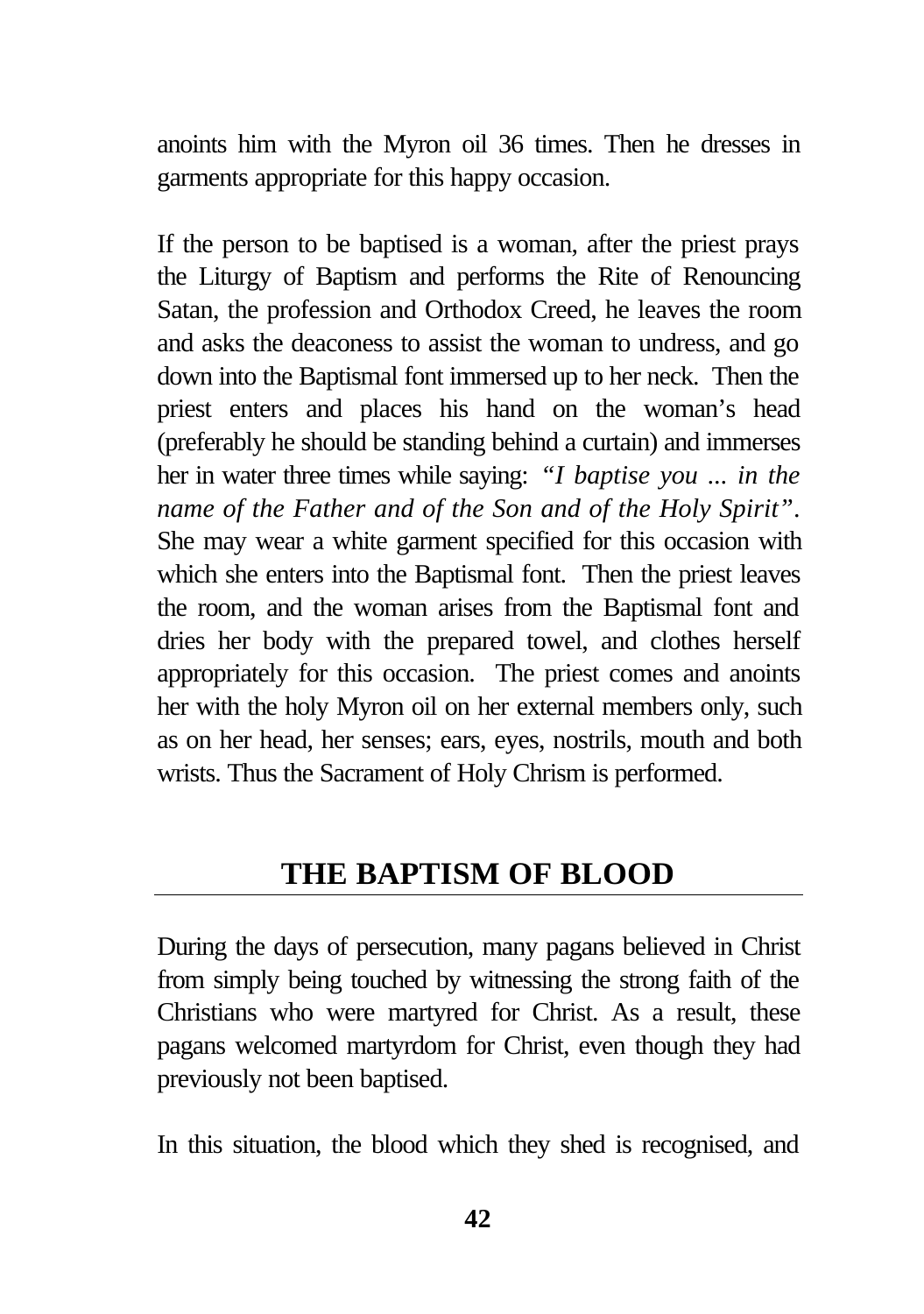considered a "Baptism of Blood". hence, they receive the crown of martyrdom and eternal life. In essence, Baptism is dying with Christ, and these martyrs shed their blood honourably for and with Christ.



Many saints spoke about the "Baptism of Blood". St Cyril of Jerusalem said, "Whoever does not accept Baptism has no salvation, except the martyrs, who without the Baptism of water are granted salvation by the Baptism of Blood". When our Saviour was crucified on the Cross, He was wounded by a spear in His side, and water and blood came forth. Likewise, during times of peace, baptism is carried out through water, and during

times of persecution, by blood. The Saviour Himself called martyrdom by blood and Baptism by saying: *"Are you able to drink the cup that I am about to drink, and be baptised with the baptism that I am baptised with?"* (Matthew 20:22).

St. Cyril the Great said: "Some received salvation and eternal life without any need for signs from the water, as they were baptised by blood".